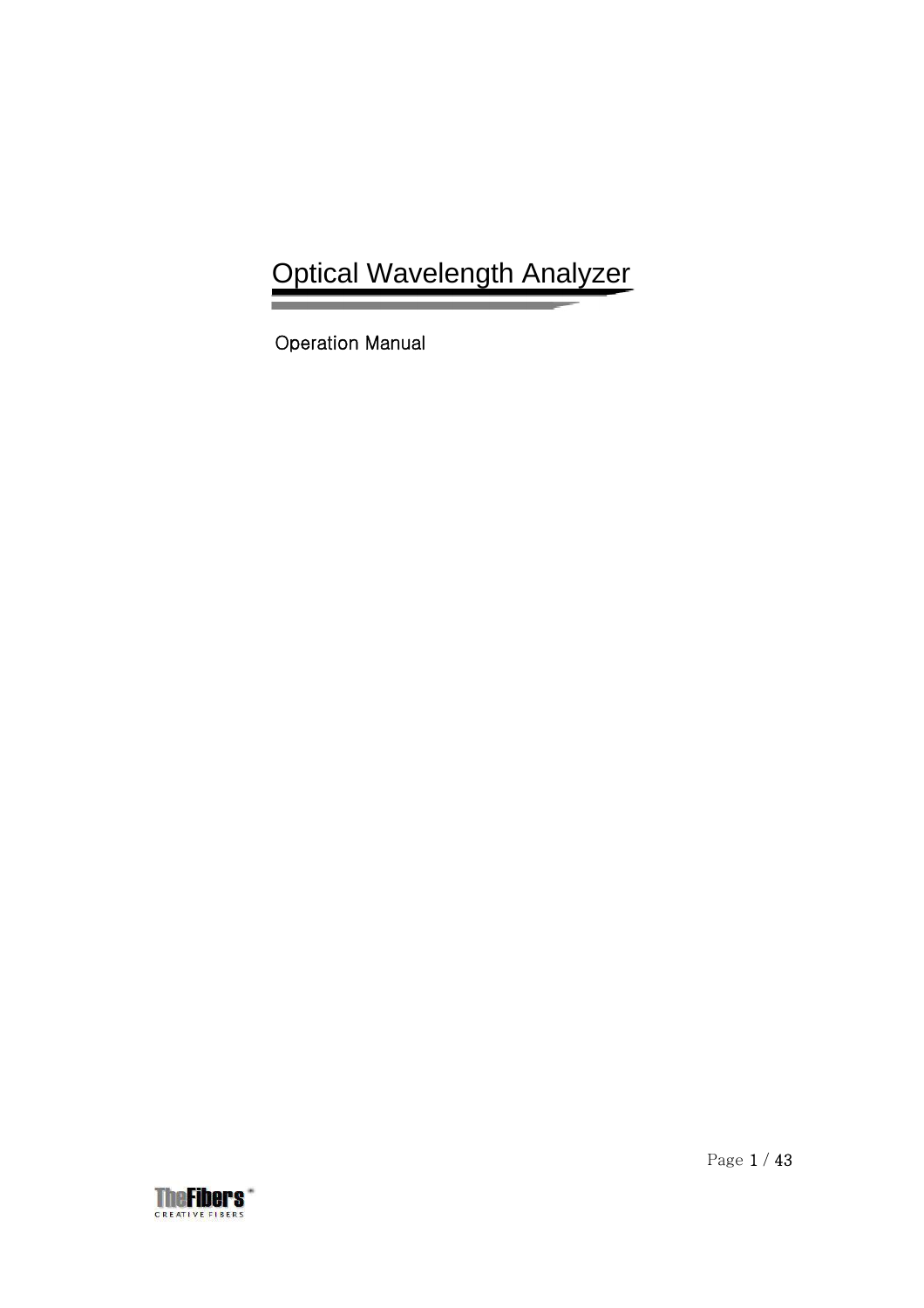# Optical Wavelength Analyzer

Operation Manual



### http://www.thefibers.com

Copyright © TheFibers Inc.. All rights reserved. The contracted software product is owned by TheFibers Inc., its affiliates or supplier, and is protected under the Republic of Korea's Copyright Act and international treaty. The information on this publication replaces all previously published materials. The main office has the right to change specifications and price. TheFibers Inc. #1103 K-Center Bldg., 1591-9 Kwanyang-Dong, Anyang-City, Korea 431-060 For inquiries on product information, business, service and technology support: Tel: +82-31-381-6108 FAX:+82-31-381-6109 Emal: [sales@thefibers.com](mailto:sales@thefibers.com) [http://www.thefibers.com](http://www.thefibers.com/)



Page 2 / 43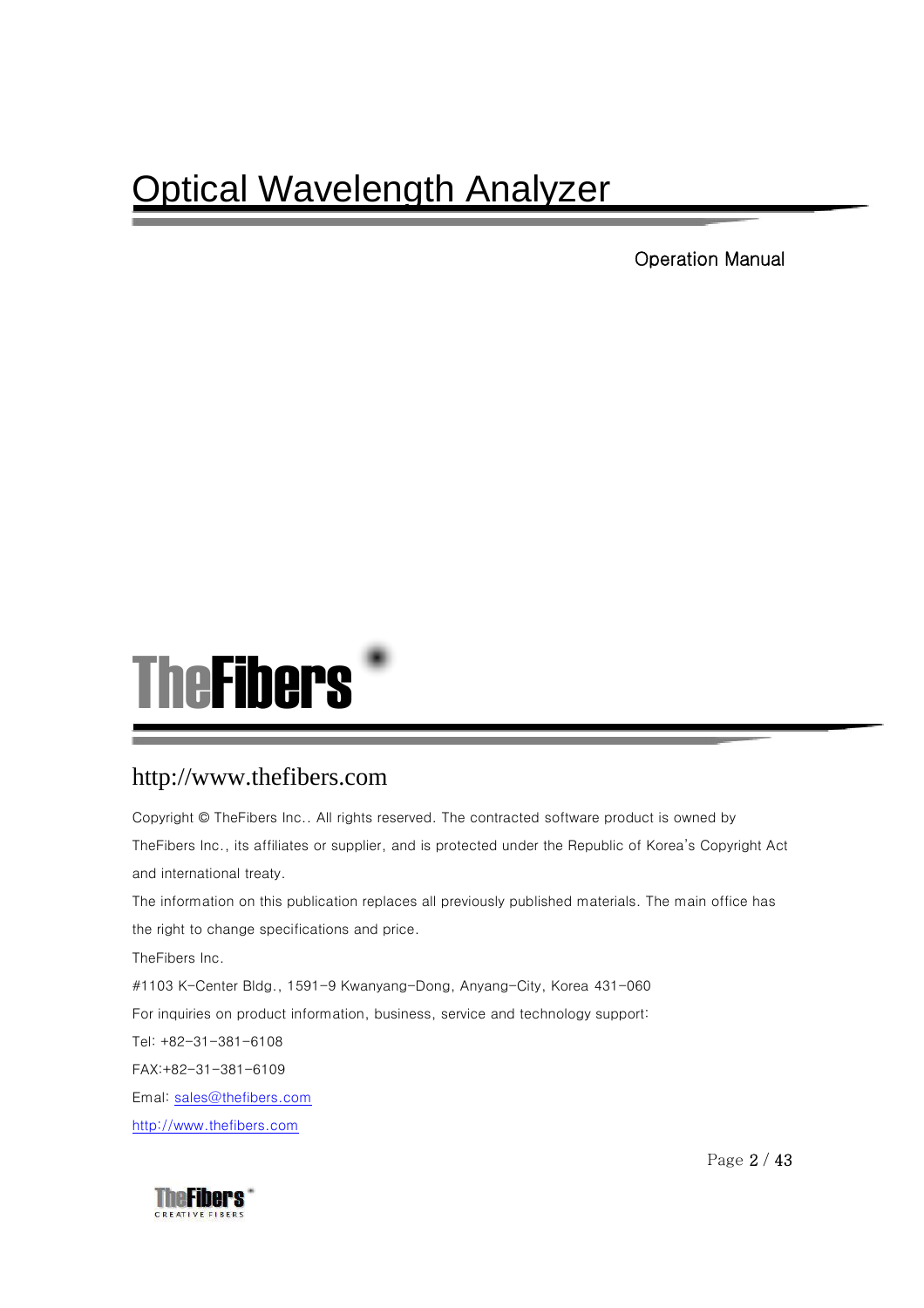### Guarantee

TheFibers guarantees no fault in material or process technology of this product for a year from day of purchase. If the product is proven to have fault during the guaranteed period, TheFibers will exchange the product for a new one or repair the faulty product without charging any fees. Parts, modules and exchanged products that are used for guarantee service by TheFibers are new products or products reconditioned to quality similar new. All exchanged products and modules become TheFibers's property.

To receive service according to this guarantee, you need to notify TheFibers of the fault before the expiration date of the guarantee and make appropriate preparations for the service to take effect. The customer needs to pack and ship the faulty product to a service center that TheFibers has designated. The shipping fee needs to be prepaid. If the return address is inside the region of the service center, TheFibers will pay for the return delivery. The customer needs to cover all shipping fees, tariffs and taxes etc. to transport the product outside the service areas covered by TheFibers.

This guarantee does not apply to any fault, defect or damage that has occurred due to wrong or inappropriate repair and maintenance. Due to this guarantee, TheFibers does not have the responsibility to provide service in cases of a) damage caused by installation, repair or service by a technician not authorized by TheFibers b) damage due to misuse or connection with non-compatible equipment c) defects or damage caused by using other company's supplies and d) when service takes too long or is difficult because of remodeling or coordination.

This guarantee is provided by TheFibers in place of all other implicitly or explicitly stated guarantees related to this product. TheFibers and enterprise do not give any implicit guarantee regarding marketability or appropriateness for a certain purpose. TheFibers's responsibility for repair or exchange of faulty products is the only compensation provided to customers regarding violation of this guarantee. TheFibers and its sales department are not responsible for any indirect, one time, incidental, or consequential loss, and this is the same whether or not TheFibers and its sales department are notified of the possibility of such loss beforehand.

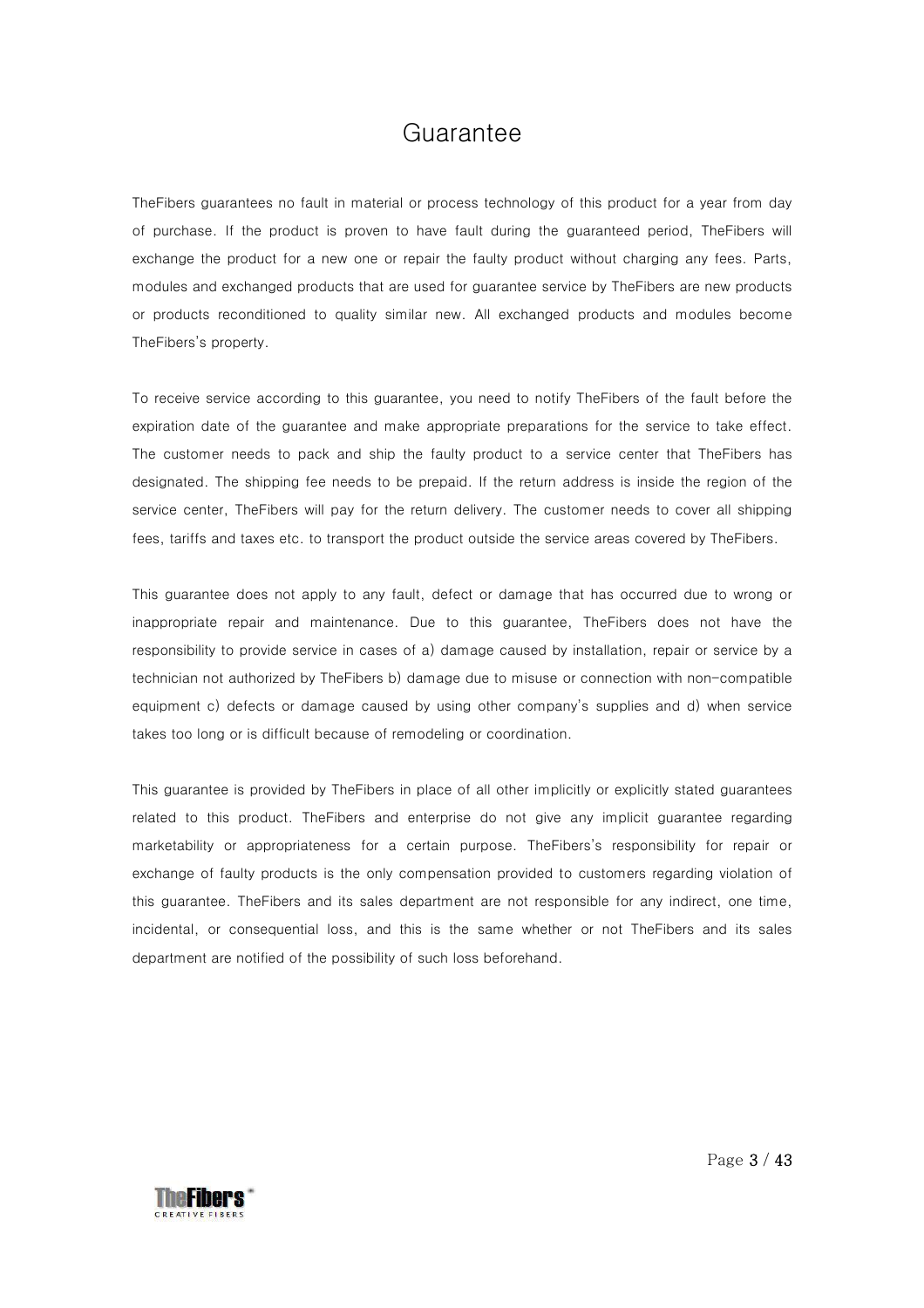## Contents

| 2.4.3 Communication speed set up (USB, RS232C BAUDRATE) 25 |  |
|------------------------------------------------------------|--|
|                                                            |  |
|                                                            |  |
|                                                            |  |
|                                                            |  |
|                                                            |  |
|                                                            |  |
|                                                            |  |
|                                                            |  |
|                                                            |  |
|                                                            |  |
|                                                            |  |
|                                                            |  |
|                                                            |  |



Page 4 / 43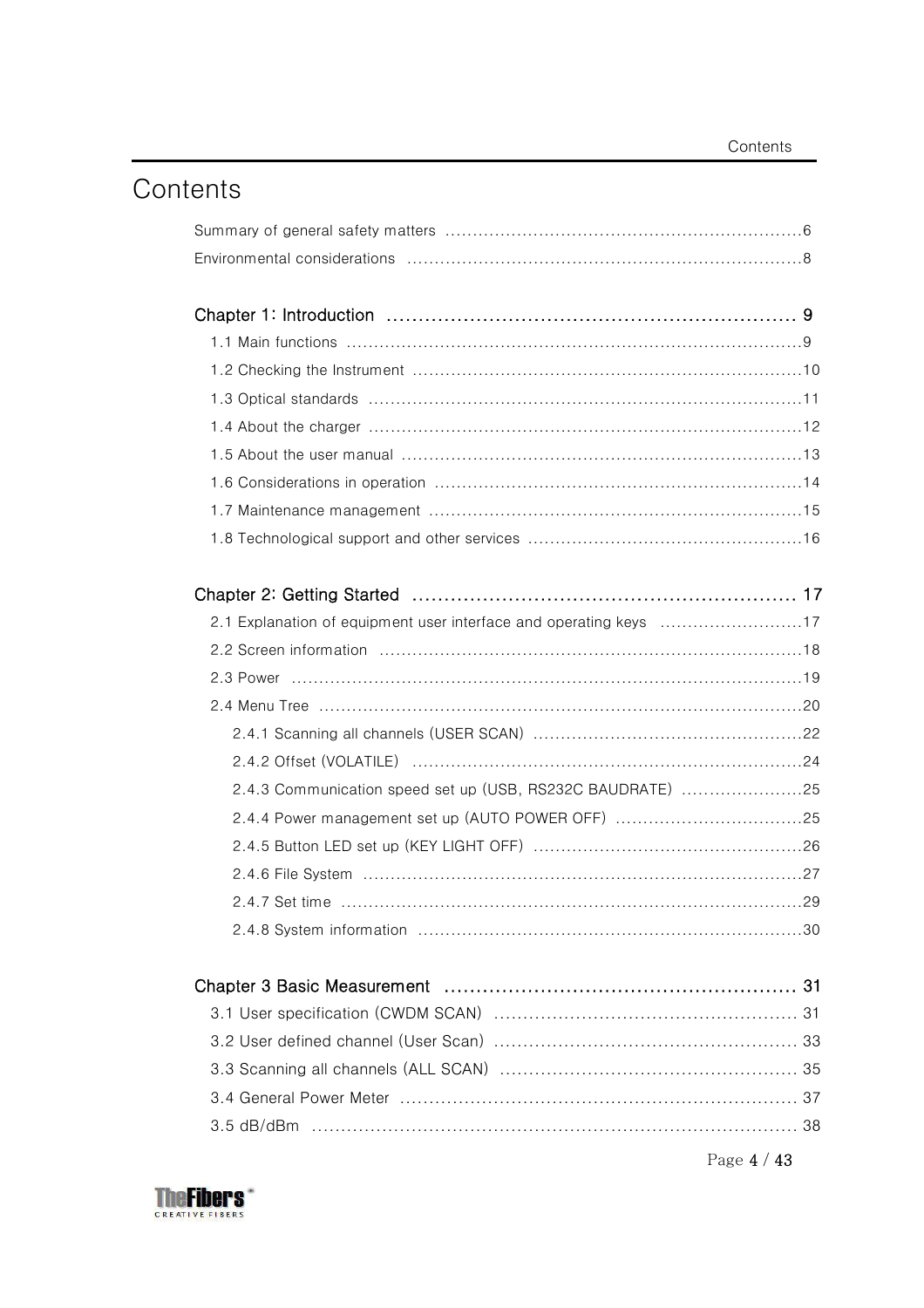| <b>heFibers</b>       |  |
|-----------------------|--|
| <b>CREATIVEFIBERS</b> |  |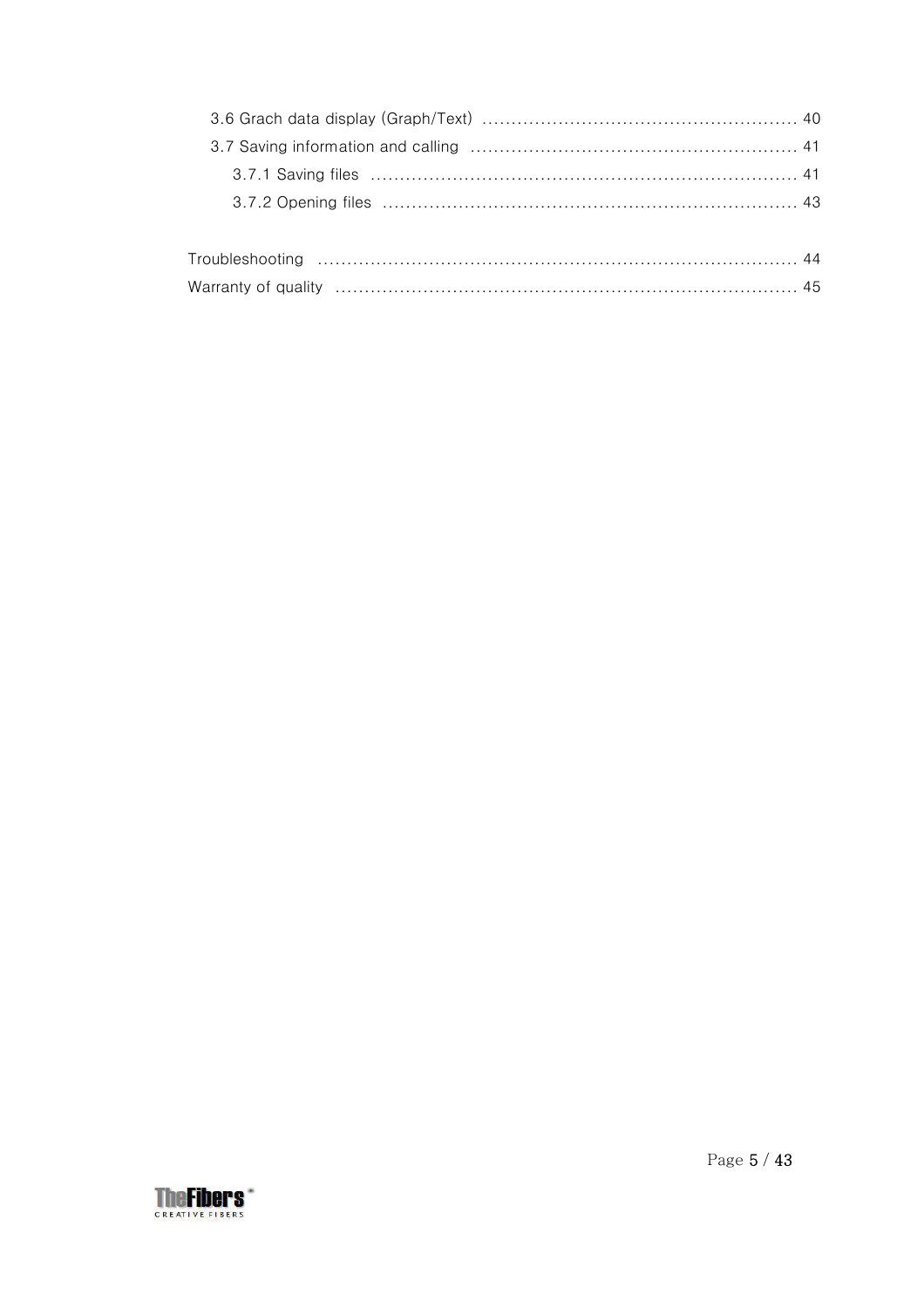### Summary of General Safety Matters

Take the following precautionary measures to prevent injury and damage of the product or related products.

To prevent potential danger of injury use this product only as stated. Only staff certified by TheFibers should carry out the service process.

- To prevent fire or injury
	- 1. Use an appropriate battery. Use only a battery approved for the product.
	- 2. Connect and disconnect the battery properly.
	- 3. Do not disconnect the battery when the product is on.
	- 4. Check the standard of Optic Jumper Cord. Use the appropriate type of connector for the product to prevent damage of connector or error of measured value by checking whether the adaptor type is right for the connector at time of purchase.
	- 5. Follow all connector standards. To avoid damage or shock of product, follow all instructions for connectors and product. Refer to the product manual before connecting the product and check additional information on adaptor.
	- 6. Turn the power off. Turn off the product's power using the power button. Refer to the indicator for location.
	- 7. Do not operate the product with the cover or panel removed.
	- 8. Do not operate products suspected of breakdown. Have it checked by a certified professional technician if the product is suspected of being damaged.
	- 9. Do not touch exposed circuits. Do not touch exposed connections or parts when power is being supplied.
	- 10. Do not use in damp environments.
	- 11. Do not use in environments where explosion is a danger.
	- 12.Keep the surface of product clean and dry.

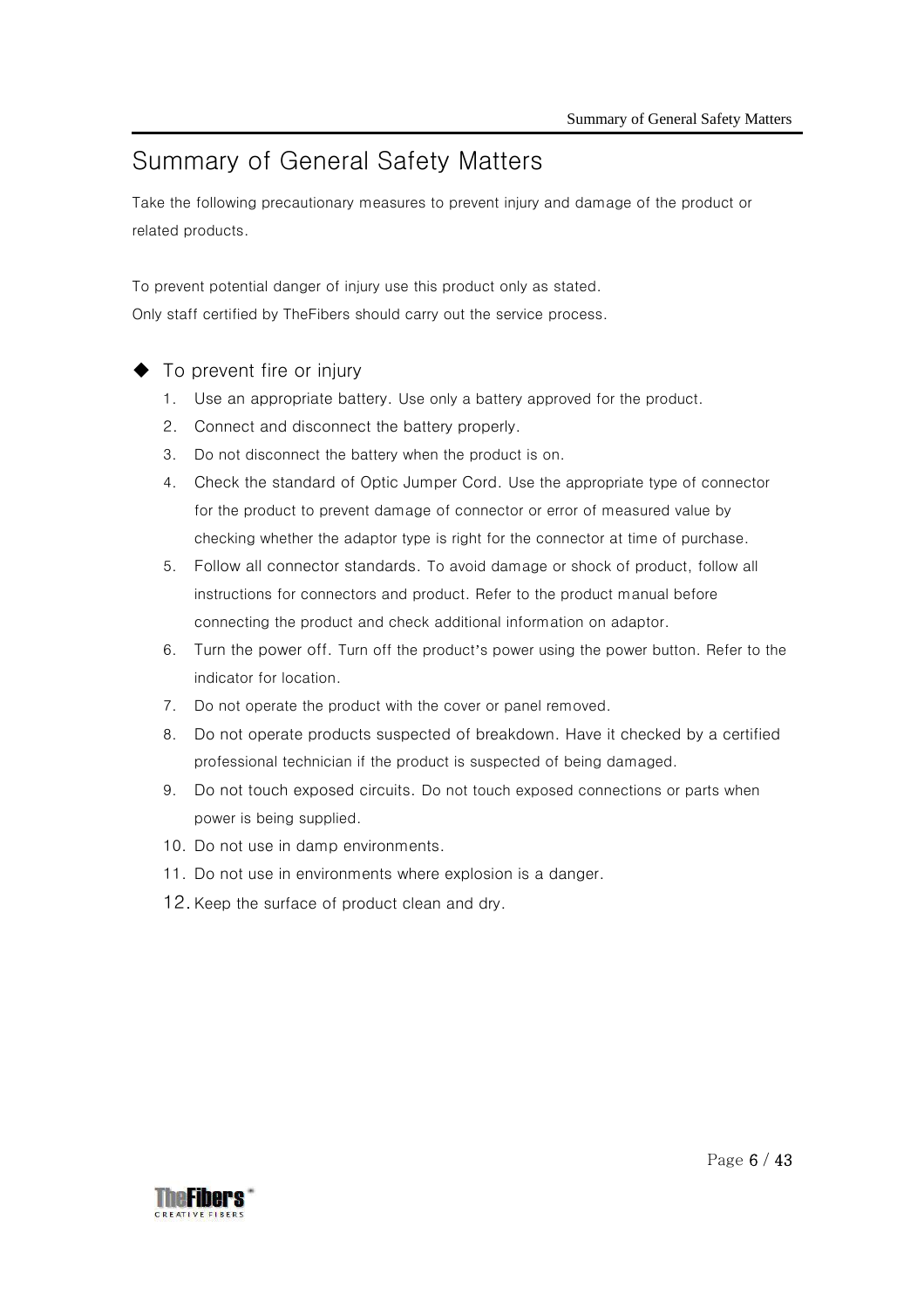### Terms used in this manual

The following terms may be seen in this manual.

Warning. A warning sign states a condition or situation that can cause injury or death.

 $\sum_{\text{Caution. A caution sign states a condition or situation that can give damage to this}$ product or other properties.

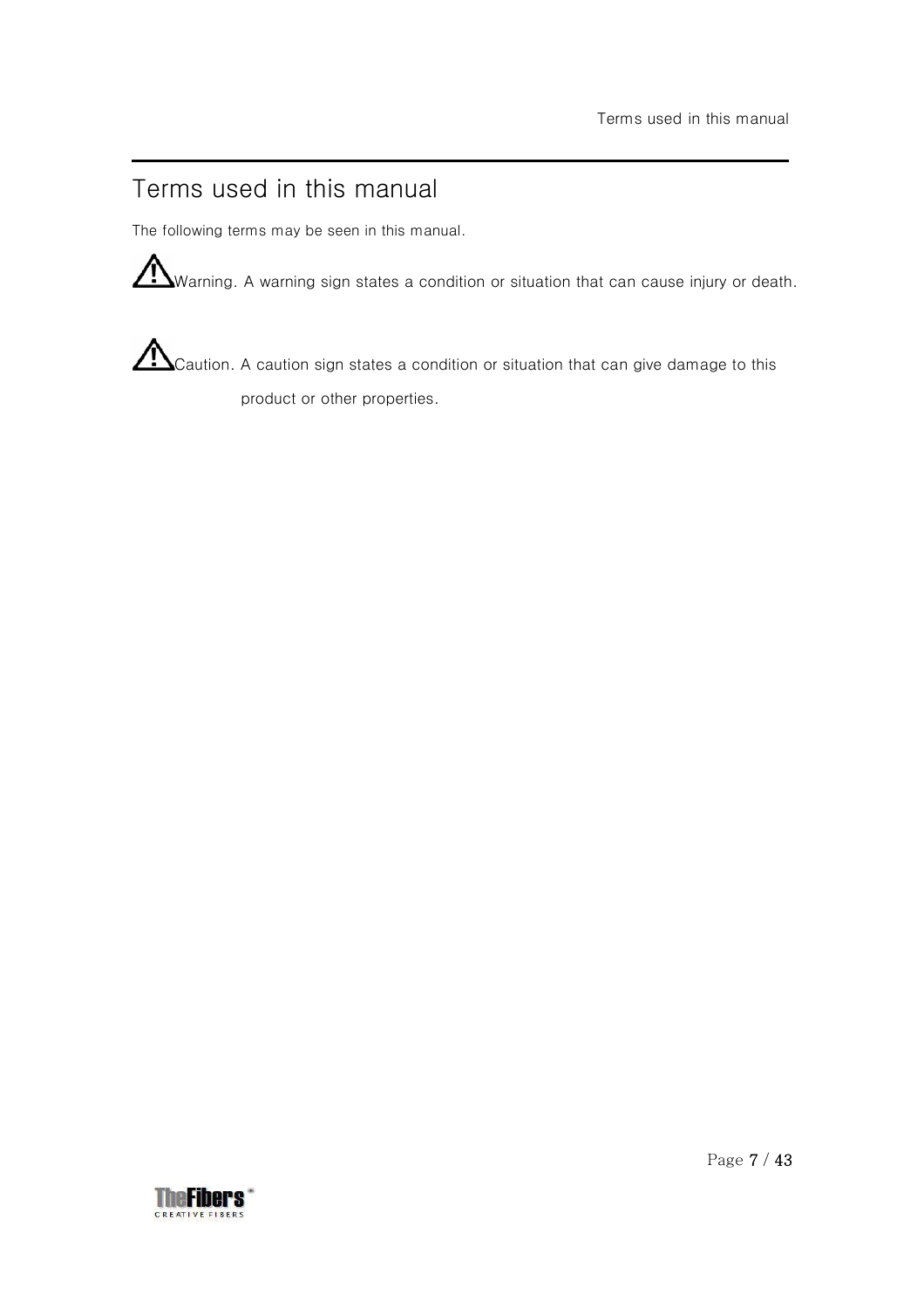## Environmental Considerations

Information of the product's effect on environment is provided in this section.

### Disposal matters

Observe the following guide when recycling the equipment or composing parts. Recycle of equipment. We extracted and used natural resources to produce this equipment. If the product is wrongly disposed of, the substance inside the equipment can cause harm to one's health or the environment. In order to prevent such substance to penetrate into the environment and reduce usage of natural resources, it is adequate to recycle the product in an appropriate system for the material to be properly reused or recycled.



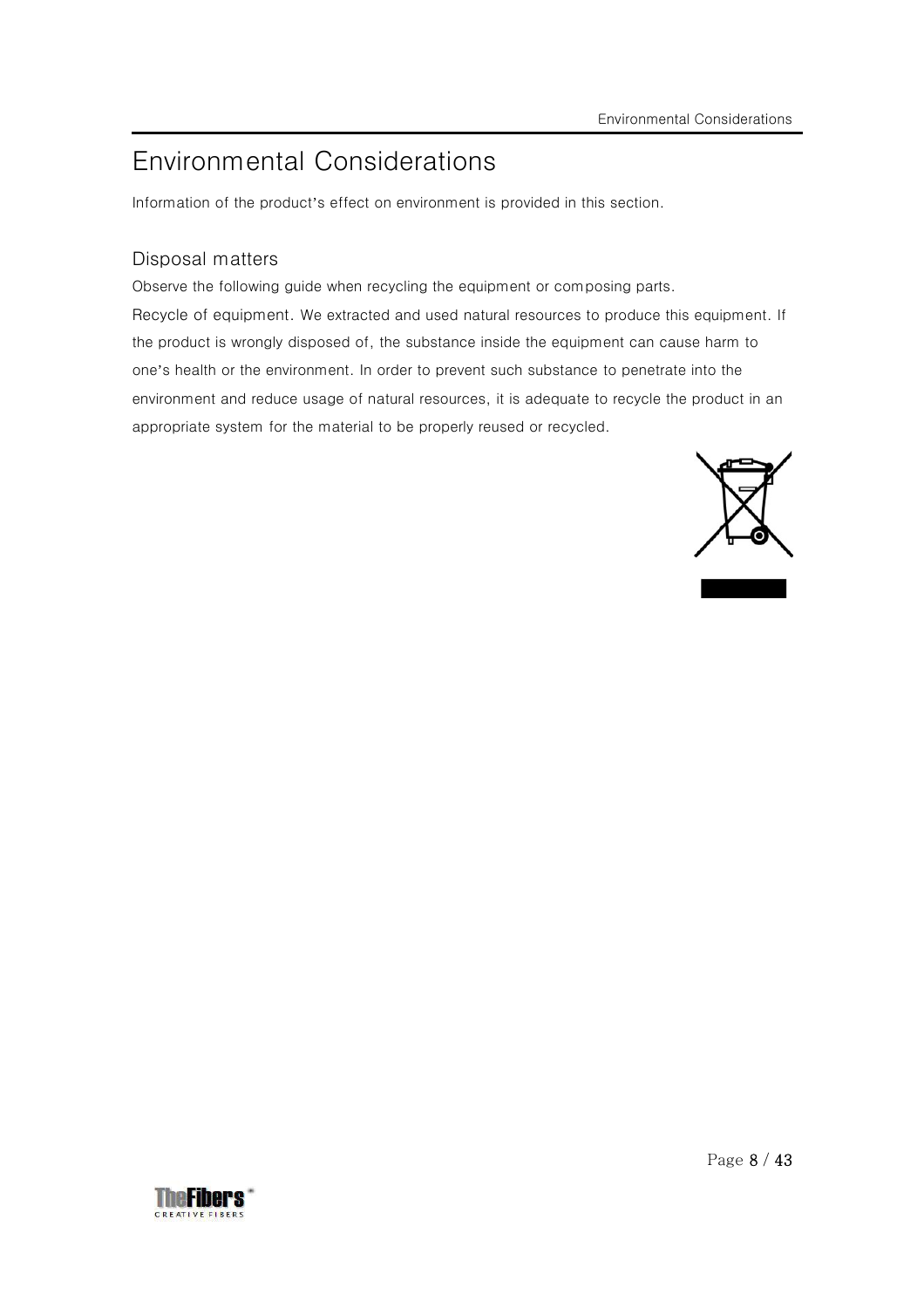### Chapter 1 Introduction

TheFibers made the Optical Wavelength Analyzer to be capable of measuring and marking wavelengths in order to measure the exact power and apply to such network situations. This instrument is portable and made to be appropriate to the outside environment.

If there is already an existing power meter, the exact value can be measured only when the wavelength of the previously input signal is known. When several wavelengths are sent at once, the exact value of each wavelength cannot be measured. Thus for WCDMA, CWDM-PON and WDM-PON etc. which have several wavelengths, a device that can distinguish the wavelengths must be used.

OWA-100 is developed to measure exact power and frequency adoptable to the various network conditions. Especially it is suitable for outer environment and compact to carry.

#### 1.1 Main Functions

● Simultaneous measurement of both optical power and power of each wavelength which are the key factors in the field of installment, maintenance and repair.

- $\bullet$  Works as a typical power meter (1nm Calibration, 850  $\sim$  1650nm)
- It is compact in size and lightweight for excellent portability, and is easy operation
- Provides linkage with various wavelength network such as CWDM and Wibro etc.

● Can use the existing charger and USB Data Communication Cable by adopting typical cell phone 24 Pin Connector

- Adopted Color LCD
- Various additional functions
	- Sorts measured data
	- Saves/Reads measured data
	- Displays measured time

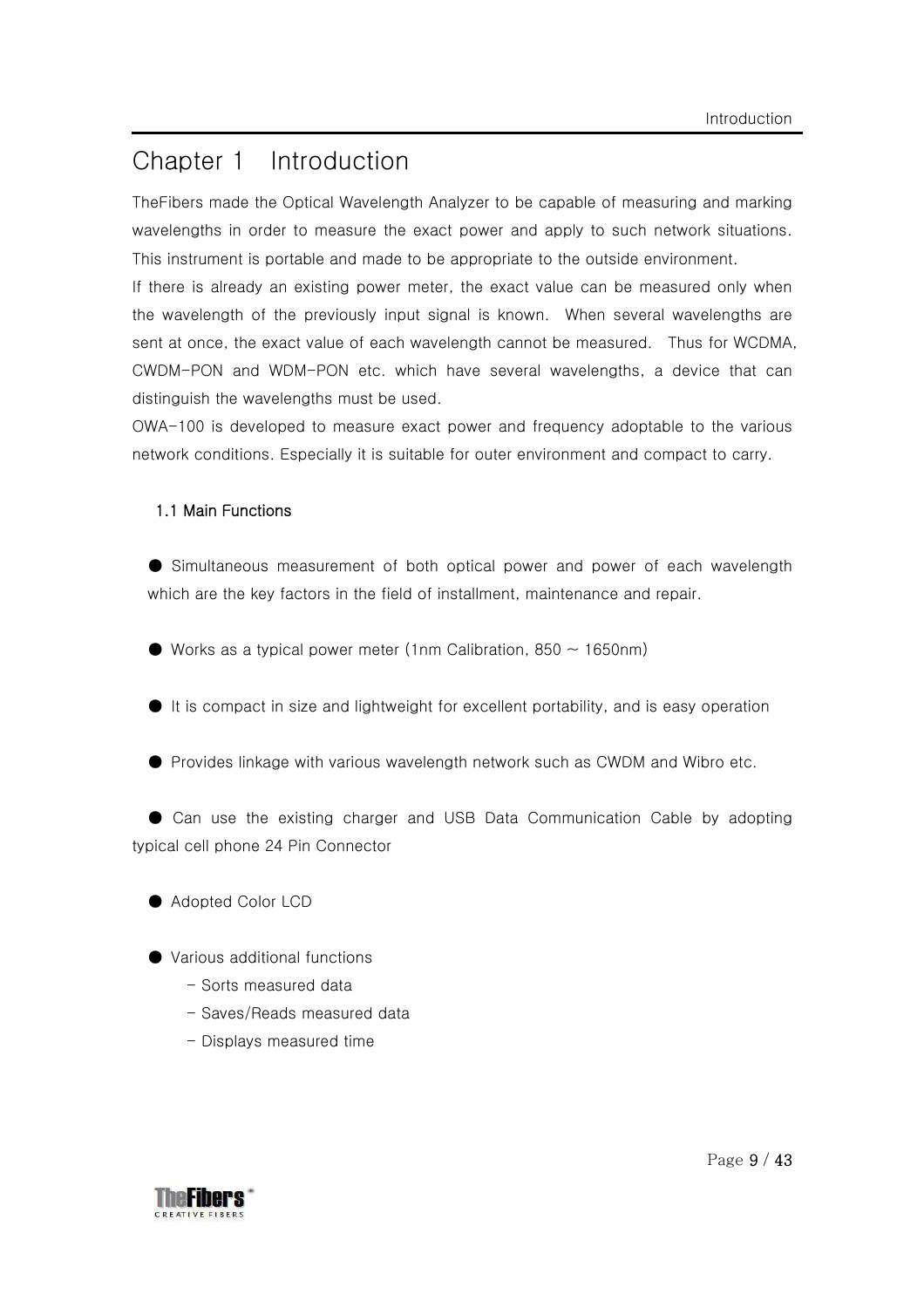### 1.2 Check the Instrument

Check the instrument using the following steps.

(1) Separate the instrument from the case and check the exterior for damage. If the product package is damaged at time of separating the case from the package, keep the original damaged package, as the damage was caused during air transportation and damages should be claimed from the flight and transportation related firm.

| Accessories           | <b>Notice</b> |
|-----------------------|---------------|
| OWA user manual       | English       |
| Installation CD       | 1 EA          |
| USB Data cable        | 1 EA          |
| Necklace              | 1 EA          |
| Urethane protector    | 1 EA          |
| Portable bag          | 1 EA          |
| Typical 24pin charger | FA            |

(2) Check for all accessories and data of table 1-1 below.

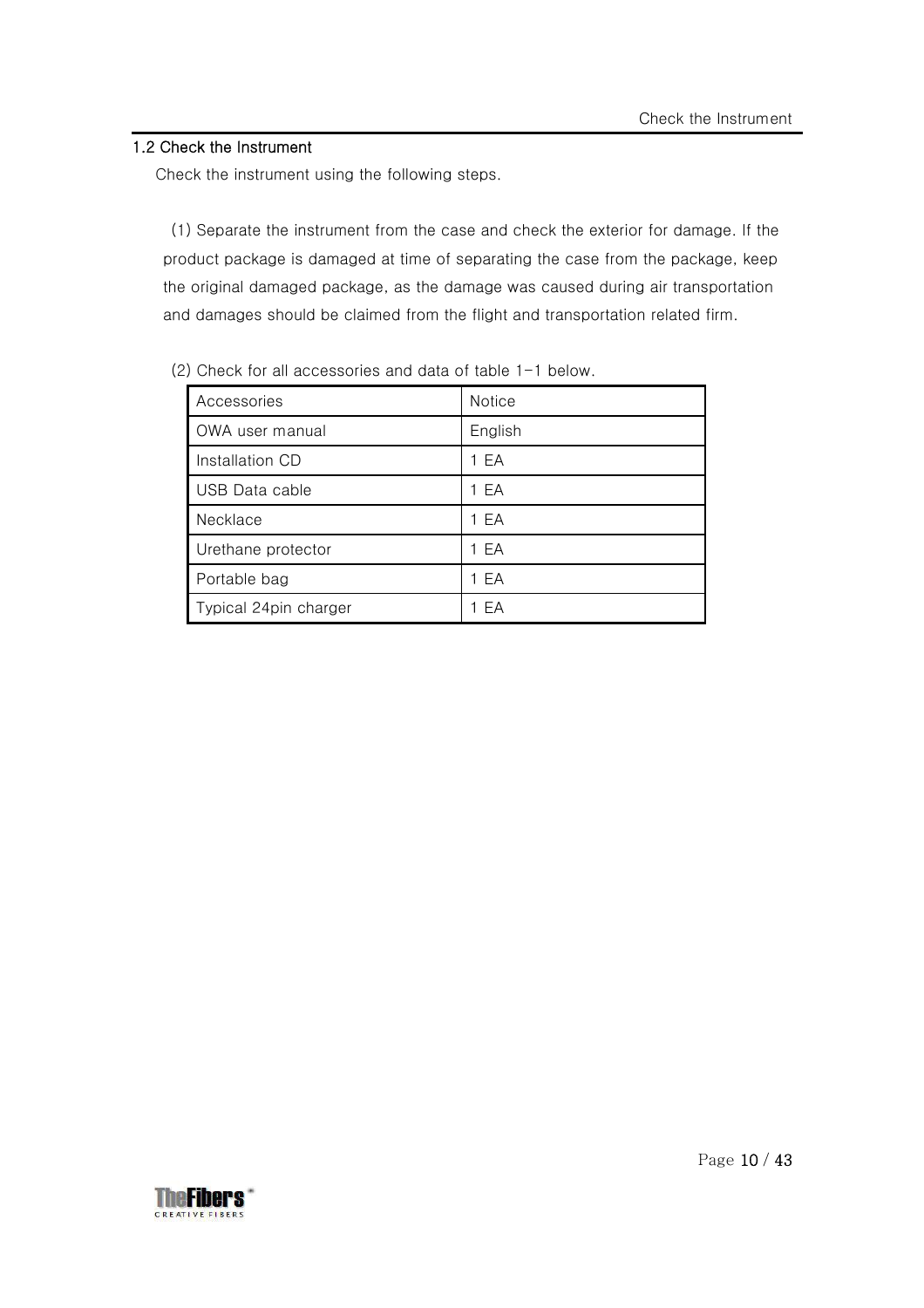### 1.3 Optical Standards

| Optical Standards         |                            |                                                                          |  |
|---------------------------|----------------------------|--------------------------------------------------------------------------|--|
| Parameter                 | Unit                       | Typical                                                                  |  |
|                           | Wavelength                 |                                                                          |  |
| Range                     | Nm                         | 1260-1620                                                                |  |
| Number of Channels        |                            | 16                                                                       |  |
| Measuring Wavelengths     | Nm                         | 1270/1290/1310/1330/1350/1430/1450<br>1470/1490/1510/1530/1550/1570/1610 |  |
| <b>Resolving Power</b>    | Nm                         | 20                                                                       |  |
|                           | <b>General Power Meter</b> |                                                                          |  |
| Range                     | Nm                         | $850 - 1650$                                                             |  |
|                           | <b>Optical Power</b>       |                                                                          |  |
| Range of display          | dBm                        | $+10$ to $-70$                                                           |  |
| Accuracy                  | dB                         | < 10.5                                                                   |  |
| Resolvability             | dB                         | 0.01                                                                     |  |
| Measuring unit            |                            | dBr / dB / mW                                                            |  |
| General                   |                            |                                                                          |  |
| Power device              |                            | Rechargeable Lithium ion batteries                                       |  |
| Optical adaptor for input |                            | $9/125$ um                                                               |  |
| from outside              |                            | SC/APC or FC/APC                                                         |  |
| Operating temperature     | $\mathrm{C}^{\circ}$       | $0 \sim +50$                                                             |  |

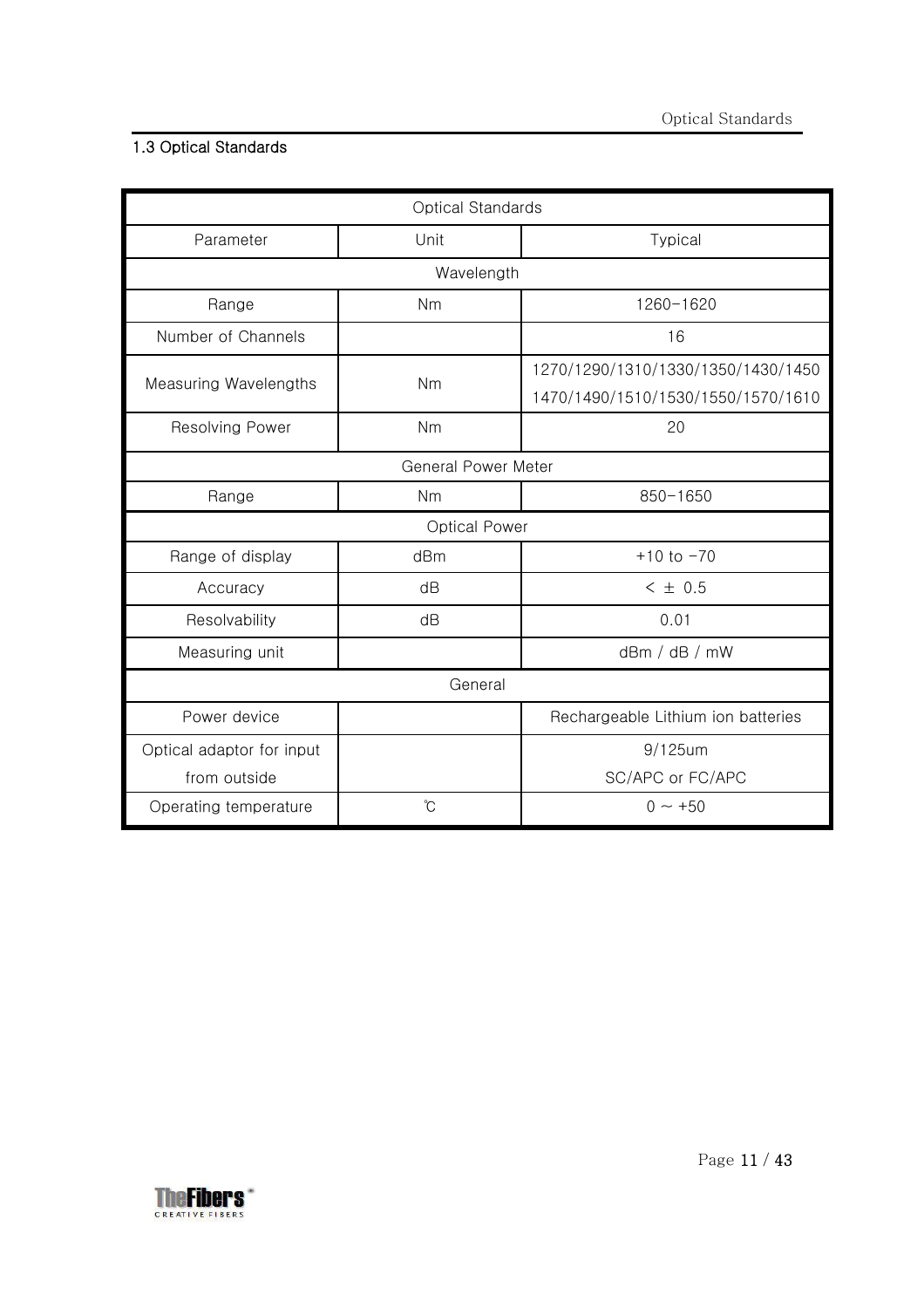#### About the Charger

#### 1.4 About the charger

A rechargeable battery is installed inside the measuring instrument, and this charger module has the Ministry of Information and Communication standard 24 pin charger phot. When the charger module is connected to the measuring instrument, the circular picture on the connecting part points to the bottom of the instrument.



Standard 24pin charger

LED Indicator of Charger module

| LED color | Action of LED<br>Conditions for battery charge  |                          |
|-----------|-------------------------------------------------|--------------------------|
| Red       | ON (continuous)                                 | The charger module is in |
|           |                                                 | charging mode            |
| Green     | ON (continuous)<br>Charge complete. Waiting for |                          |
|           |                                                 | use.                     |
| Red       | <b>Blinking</b><br>Error or damage to battery   |                          |

1. Charging time is about five hours. If the indicating lamp has changed add one more hour.

- 2. Do not allow battery to short circuit.
- 3. Keep the battery away from fire. There is danger of explosion when the battery is near fire.
- 4. Never dismantle, change structure or distort the battery.
- 5. Do not dip the battery in water or other liquid.
- 6. Do not store the battery in places warmer than 60 degrees Celsius.
- 7. Do not drop or give a shock to the battery.
- 8. Ensure the battery is oriented correctly.
- 9. Power of charger is  $110 220V$  (a) 50/60Hz.
- 10. Remove the battery when it is not in use for a long time.





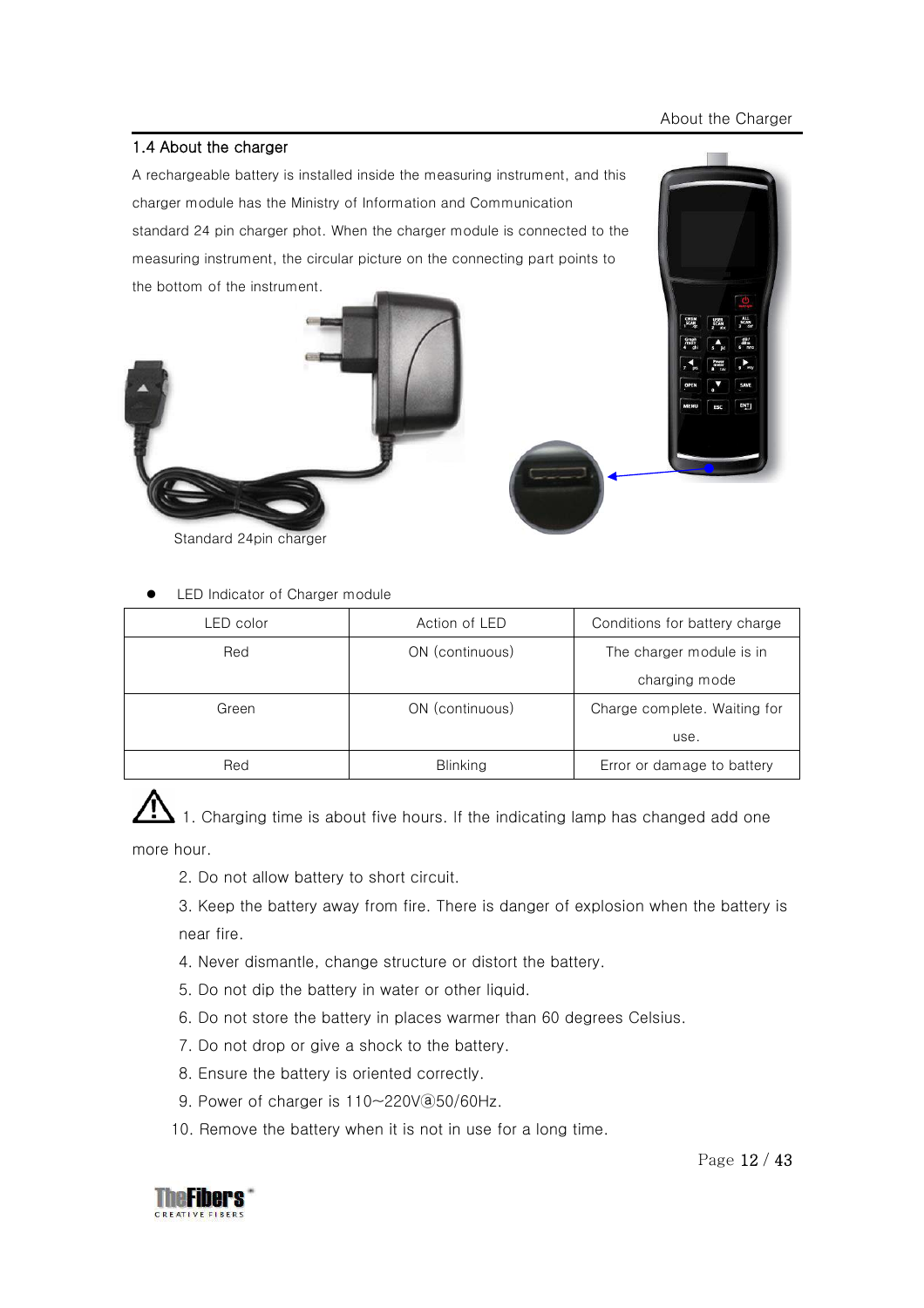### 1.5. About the User Manual

To make best use of the produce, read the user manual carefully before using. This manual includes the following preparation steps regarding the use of this equipment.

 (1) Brief introduction on the equipment features: Main accessories, features of outer model and operating principles etc.

 (2) Main operations of equipment: The user manual describes in detail the operating methods of functions used daily etc.

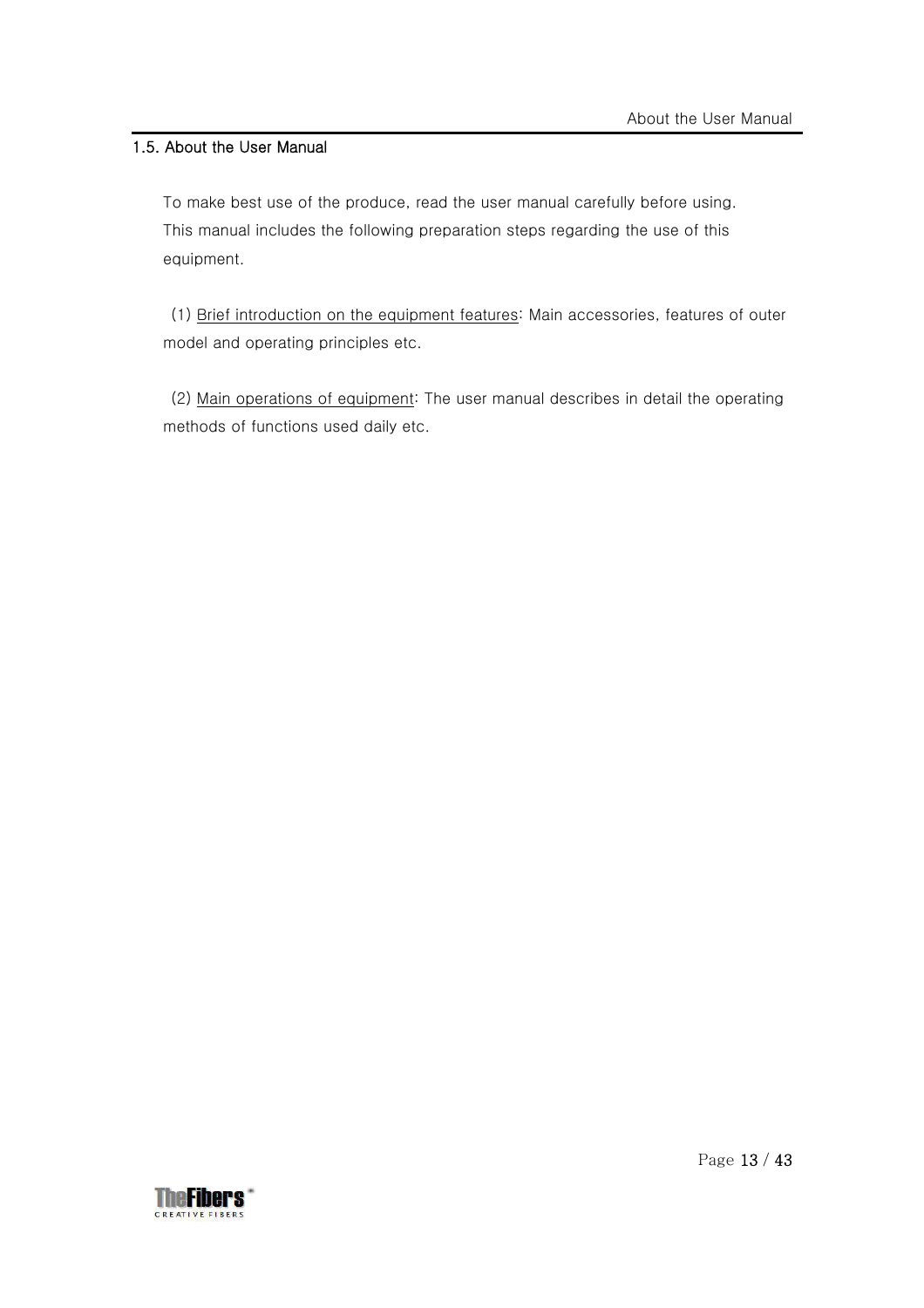### 1.6 Specifications

Optical Wavelength Analyzer

Input voltage: 2200mAh 3.7v Electricity consumption: Max 0.6A Weight: 350g Height: 47.7mm Length: 192.0mm Operating Temperature:  $0^{\circ}$ C ~ +50 $^{\circ}$ C

#### Humidity:

On: high: 40°C~50°C, 10%-60% RH On: low: 0°C~40°C, 10-90% RH Off: high: 40°C~60°C, 5-60% RH Off: low: 0°C~40°C, 5-90% RH

Guaranteed time of operation: 420 mins when fully charged (When operating it in 10 seconds of interval)

Pollution level: Exclusive use for indoors and outdoors



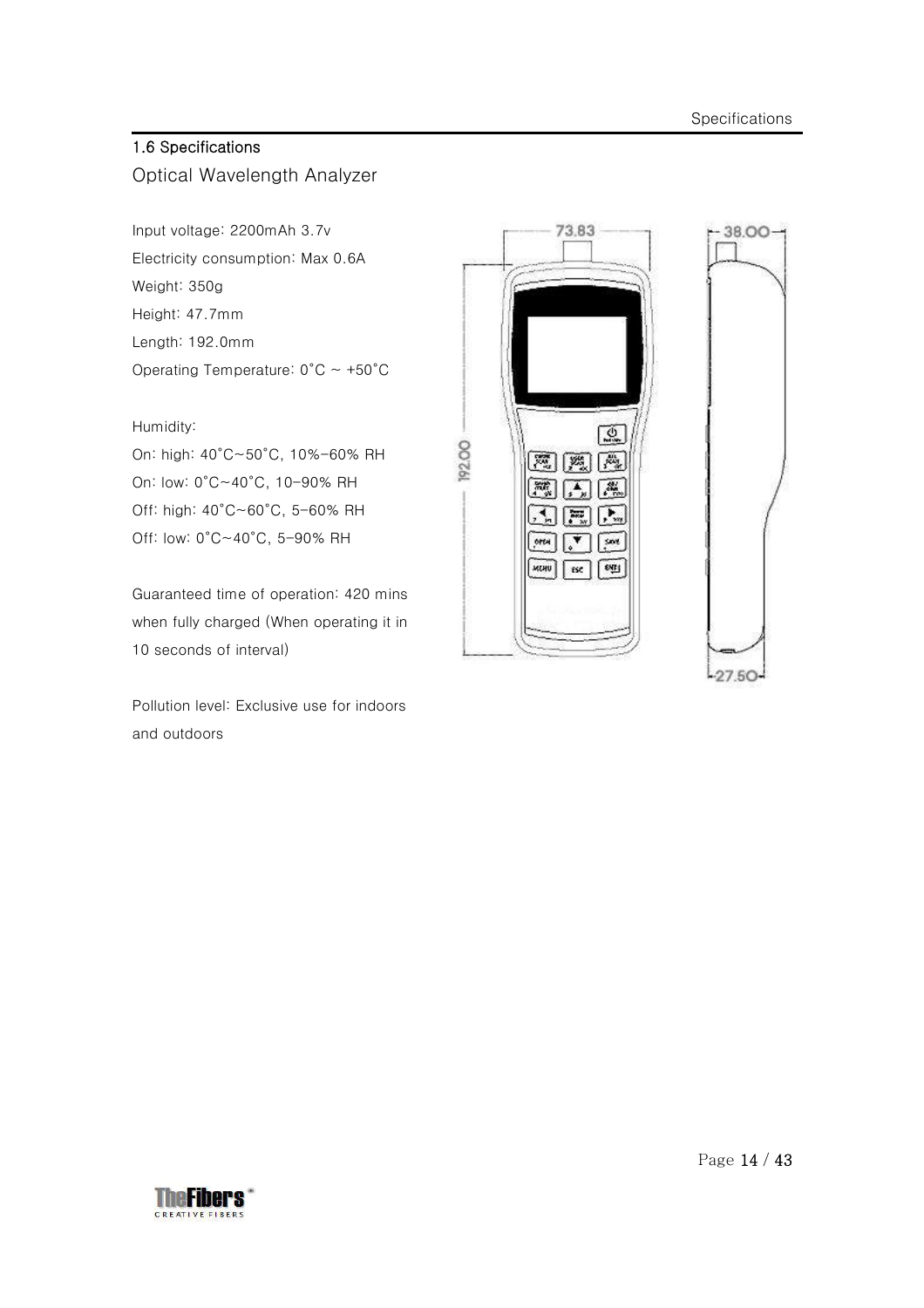#### 1.7 Maintenance Management

### $\bullet$  Cleaning

Clean the cable and optic connector before measuring because optical elements are very sensitive to dust. Use a cleaner specially made for cleaning the adaptor and a soft cloth to clean the surface of the equipment. Use 75% isopropanol in water solution for efficient cleaning. Note: check the solution I'm not sure but I think that's it.

- ① It is important not to expose the optic connector and surface to oil, dust or other contamination to maintain proper operation.
- ② Use one type of adaptor. Difference in loss value can occur due to use of different types of adaptors.
- ③ Use a dustproof cap when not operating to protect from scratches and contamination.
- ④ Plug and connector need to be pulled out carefully as the connector surface is sensitive.
- ⑤ Separate the battery when not in use for a long time.

 $\blacktriangle$ Caution.  $\;$  To prevent damage of equipment surface, do not use abrasives or chemical cleaners.

Caution. Use lens paper and lil cleaner to clean the sensor surface clockwise.

#### Technological Support and Other Services

#### 1.8 Technological Support and Other Services

Inquire to the product supplier to solve problems in using the equipment or repairing damage.

Caution. Be aware no A/S will be provided if the equipment is disassembled.

To find information on the OWA, use the following.

Contents to read: Document to use

Installment and operation: This OWA user manual

Checking settings and performance: Refer to OWA technology (http://www.thefibers.com)

Page 15 / 43

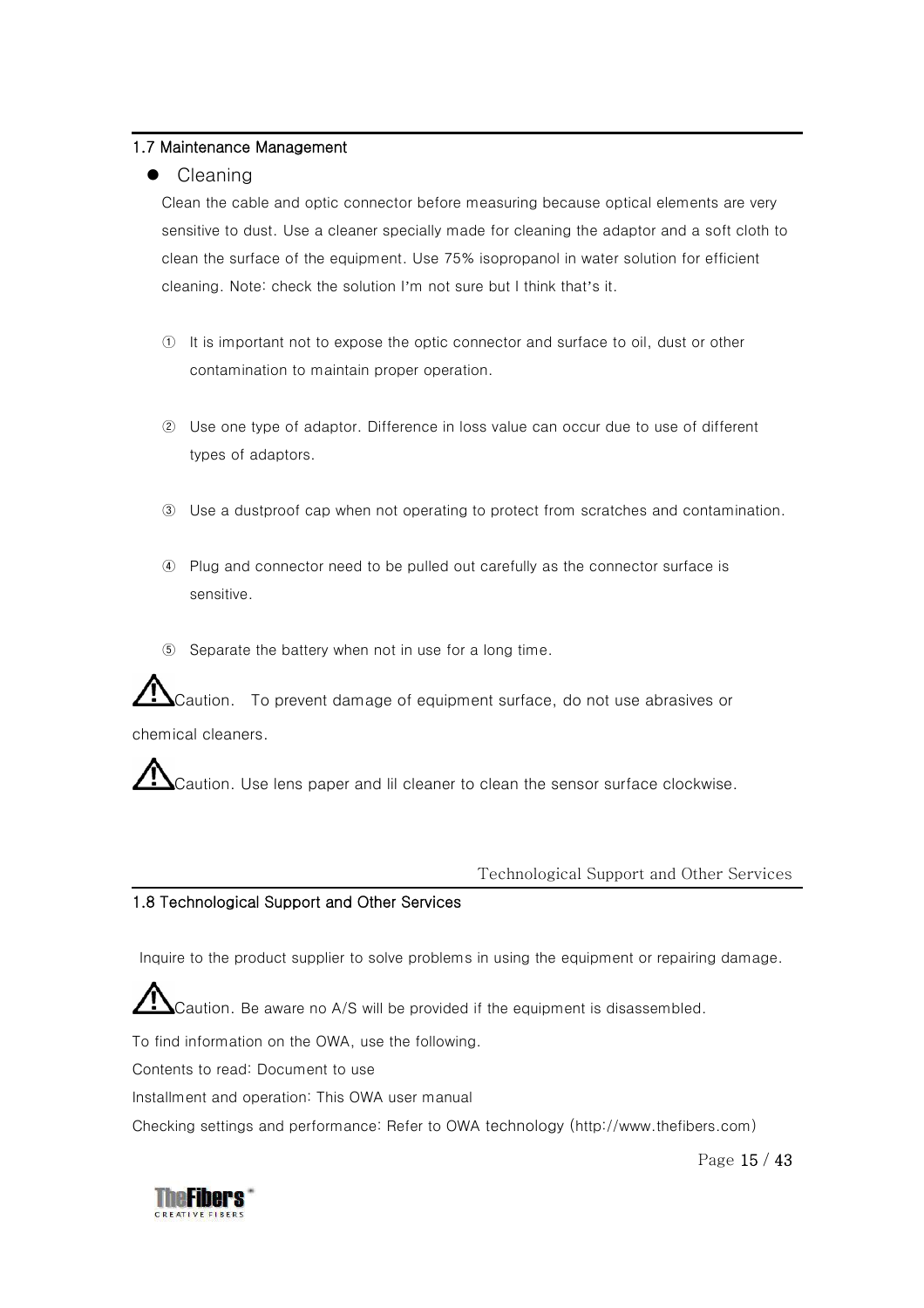### Chapter 2. Getting Started

### 2.1 Explanation of user interface and operating keys

The picture below shows the whole surface of the OWA, and the usage of the key pad essential in operating the measuring instrument.



Are used to select menus or change channels according to their direction.

 $\overline{z}$  Enter

Is also used to operate OWA and directs the implementation of command.



Used when negotiating the menu to return to the previously selected screen. Also used to end certain applications.



Page 16 / 43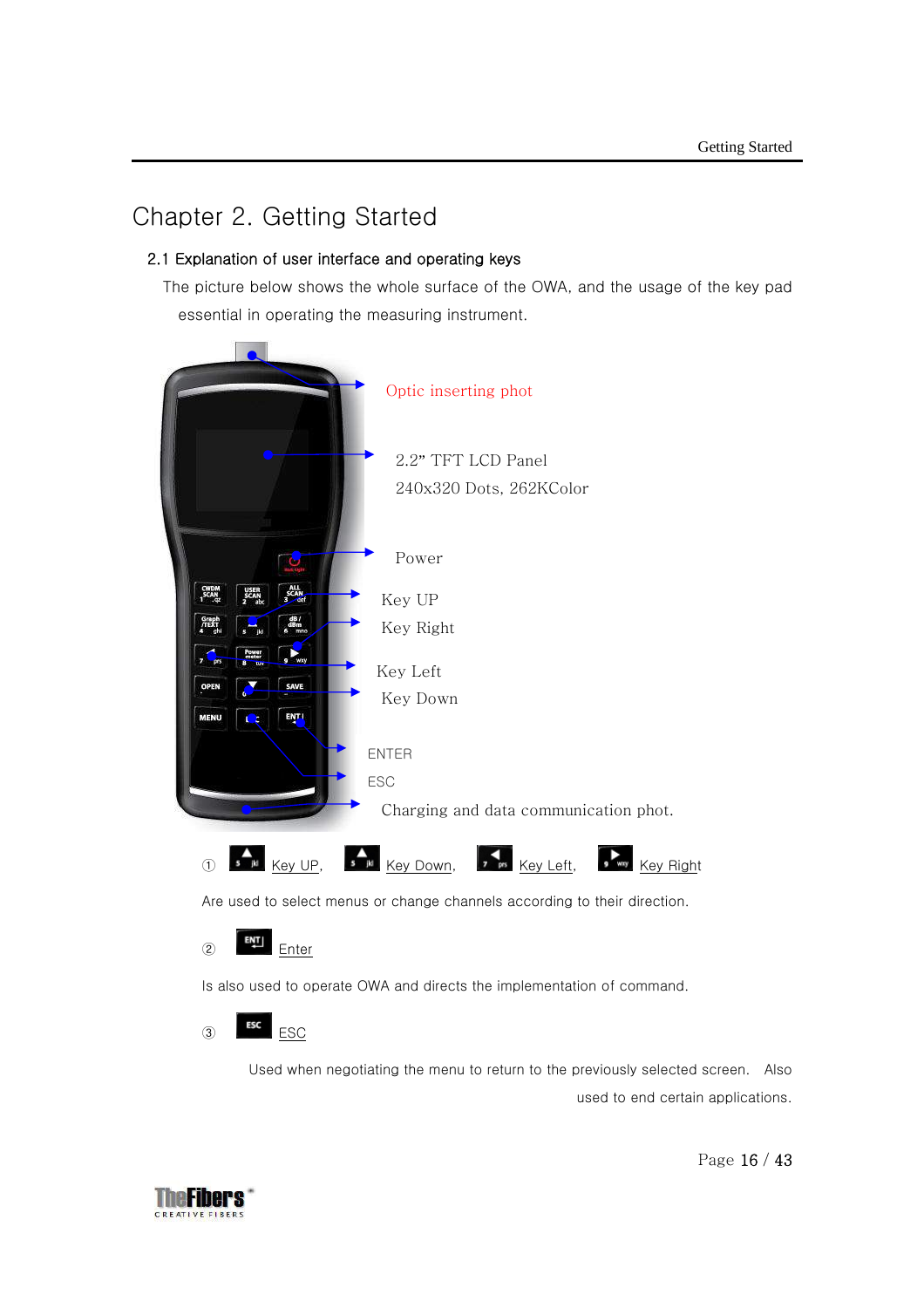### 2.2 Screen Information

The picture below shows the display screen when measuring a single channel.



| Item              | Name                              |
|-------------------|-----------------------------------|
| (1)               | Date and time                     |
| $\circled{2}$     | Channel mode                      |
| $\circled{3}$     | Current channel power             |
| $\left( 4\right)$ | Residual battery power            |
| $\circ$           | Unit of power (Log Scale)         |
| $\left( 6\right)$ | Unit of power (Linear Scale)      |
| (7)               | Current measuring mode (MODE)     |
| (8)               | State of adjusting starting point |

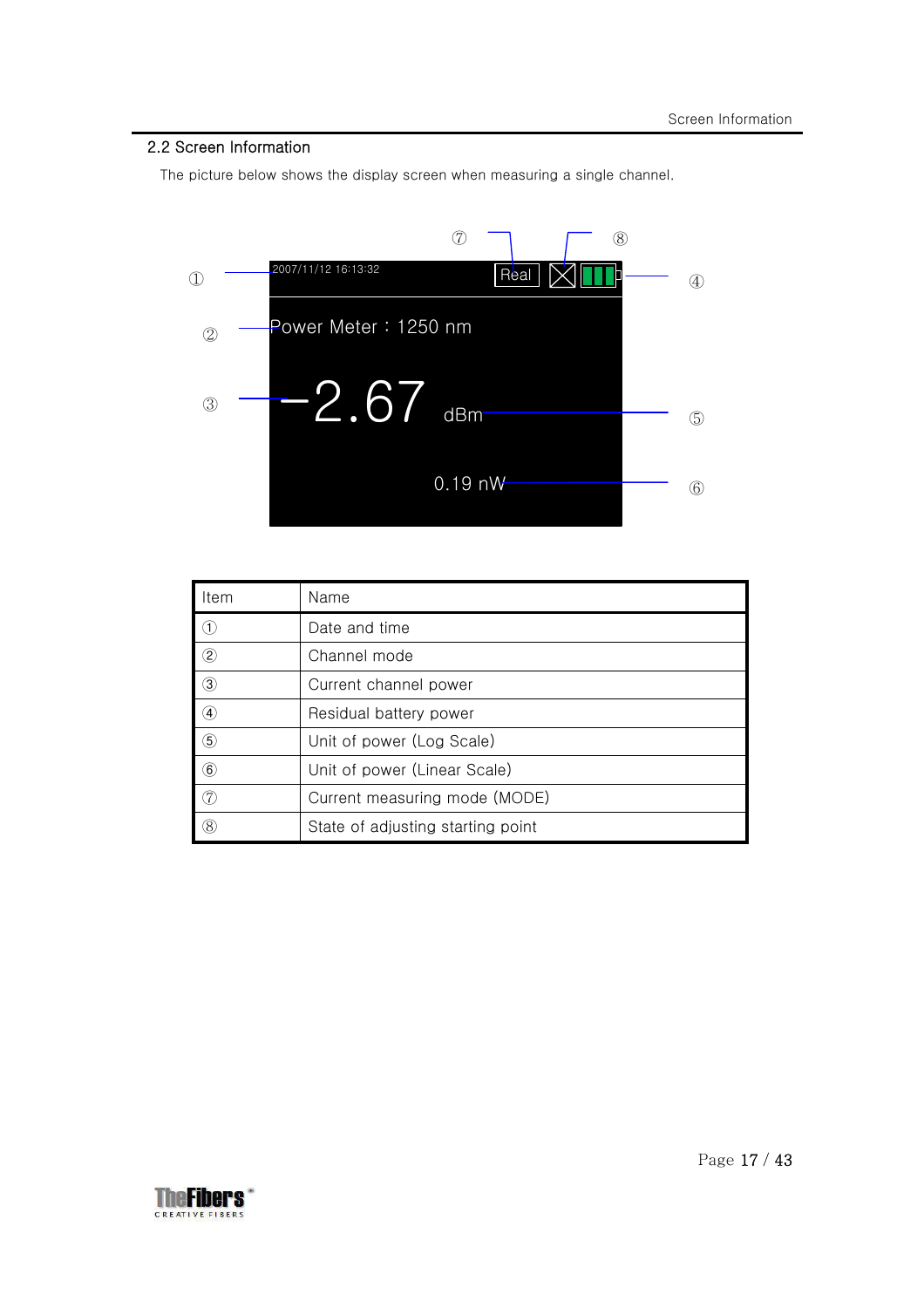### 2-3. Power

- Is used to turn the instrument power on and off.
- If you press the Power button for more than 1.5 seconds, the logo shown below appears with a "bbi" sound and it moves to Total Power, which is the basic channel.



- **•** Press the Power **button** for more than two seconds to turn the power off.
- **•** To adjust LCD Back Light
	- It is possible to adjust the brightness of LCD's back light to one of two levels by pressing the power button for just a short time.

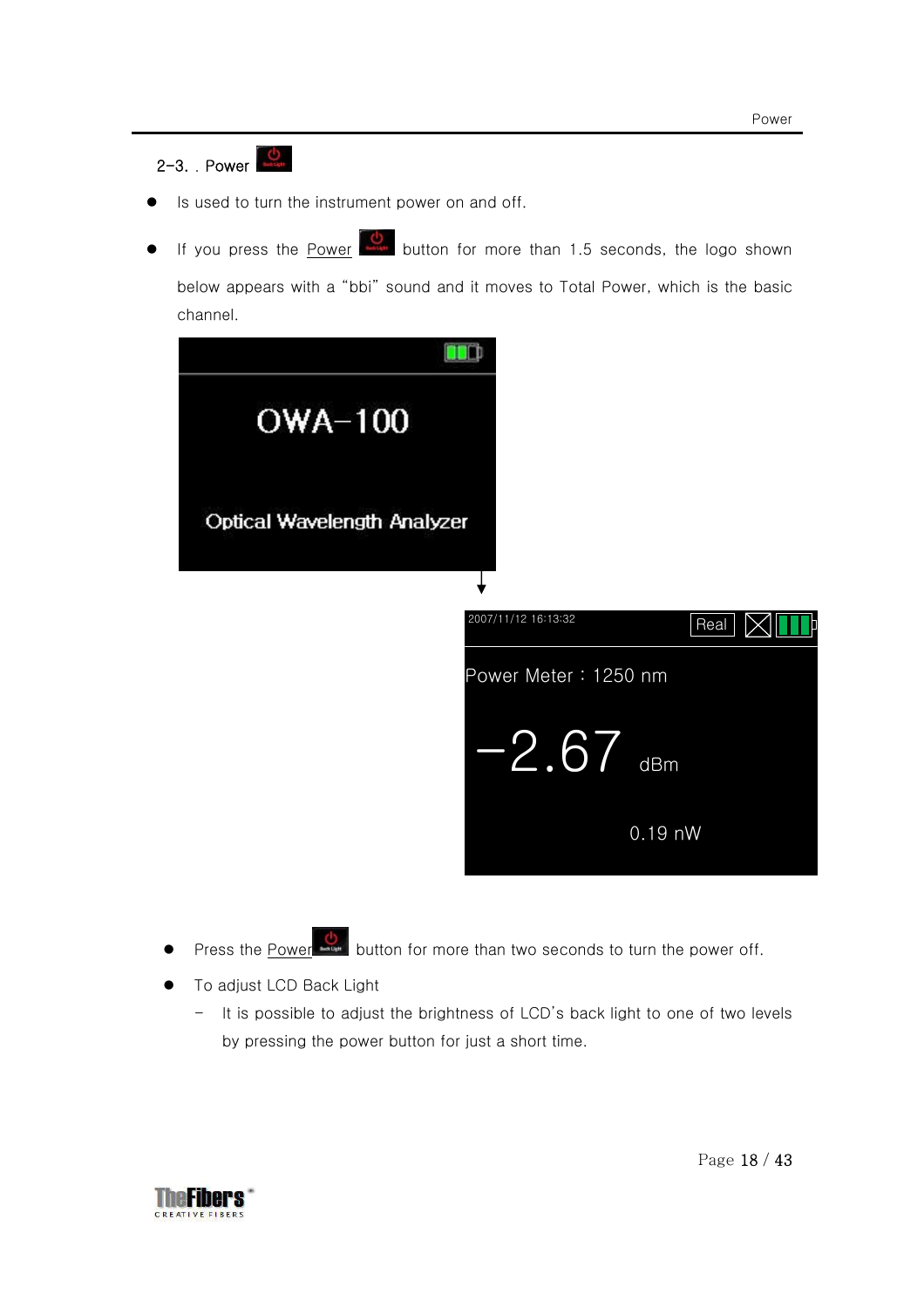### 2.4 Menu Tree

 $\bullet$  If you press the <u>Menu  $\overline{\phantom{a}}$  button, it changes to a screen where you can</u> configure the operating environment of OWA and set up calibration, special operations, etc.



Contents of Menu

| Item                       | Description                     |
|----------------------------|---------------------------------|
| <b>USER SCAN/</b><br>2.4.1 | User defining channel           |
| 2.4.2 OFFSET (VOLATILE)    | Offset function                 |
| 2.4.3 USB, RS232C BAUDRATE | Establishes communication speed |
| 2.4.4 AUTO POWER OFF       | Function of managing power      |
| 2.4.5 KEY LIGHT OFF        | Manages lighting of buttons     |
| 2.4.6 FILE SYSTEM/         | Function of managing files      |
| SYSINFO/<br>2.4.7          | Information on equipment        |
| 2.4.8 CALIBRATION          | Corrects equipment              |

 $\sum_{\text{Caution.}}$  Note that malfunction of the OWA can occur due to incorrect set up of functions.

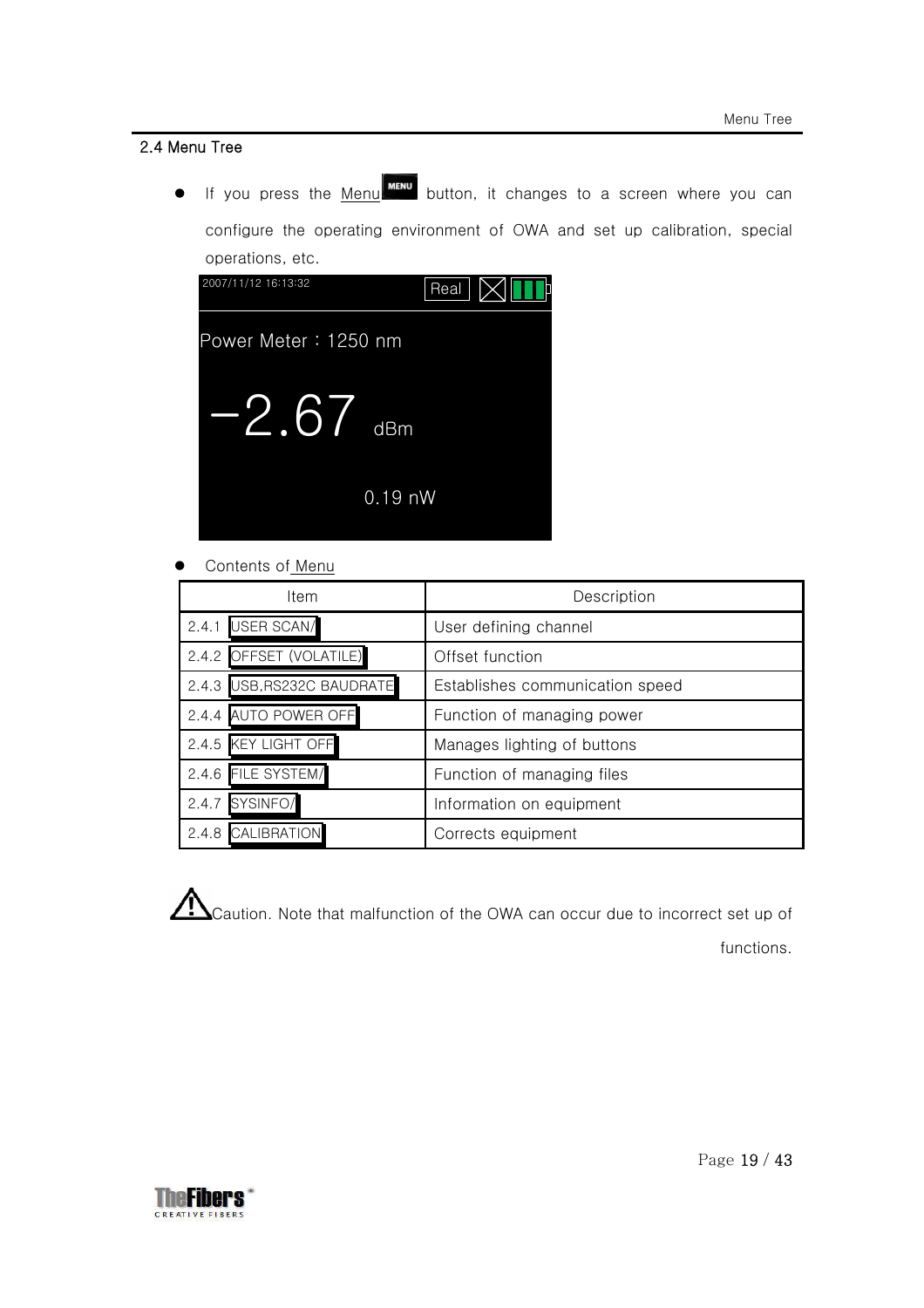### 2.4.1 User Defined channel (USER SCAN)

USER SCAN  $\frac{1}{2}$  is a button assigned to scan only channels defined by the

user.

- How to set up USER SCAN
	- ① Press the MENU button to change to the menu screen. You move to the

screen below once you press the button.

| 2007/11/12 16:13:32<br>USER SCAN SET                                                                                                                    | Real                                            |
|---------------------------------------------------------------------------------------------------------------------------------------------------------|-------------------------------------------------|
| <b>USER SCAN/</b><br>OFFSET(VOLATILE)<br>USB, RS232C BAUDRATE<br>AUTO POWER OFF<br><b>KEY LIGHT OFF</b><br>FILE SYSTEM/<br><b>SET TIME/</b><br>SYSINFO/ | $0.00$ dBm<br>115200<br>195 Minute<br>10 Second |
| CALIBRATION/                                                                                                                                            |                                                 |

②If you press the enter key after moving the curser to USER SCAN using arrow keys, a set up screen for USER SCAN shows up.

| 2007/11/12 16:13:32<br>USER SCAN SET                                                                                                                                  |   |   | Real |  |
|-----------------------------------------------------------------------------------------------------------------------------------------------------------------------|---|---|------|--|
| USER SELECT/<br><b>NONE</b><br>2G (KTF)<br>2G (SKT)<br>3G (KTF)<br>3G (SKT)<br><b>WIBRO</b><br>4G<br><b>TRIPLEX</b><br>CATV<br><b>CWDM SYSTEM</b><br>SELECTED LAMDA : |   |   |      |  |
| X                                                                                                                                                                     | Х | X | X    |  |
| X                                                                                                                                                                     | X | X | Χ    |  |
| X                                                                                                                                                                     | X | X | X    |  |
| Χ                                                                                                                                                                     | Χ | X | Χ    |  |

• As the channel values that users mainly use are provided in the above screen, it is easy to set up the channel value that the user wants.

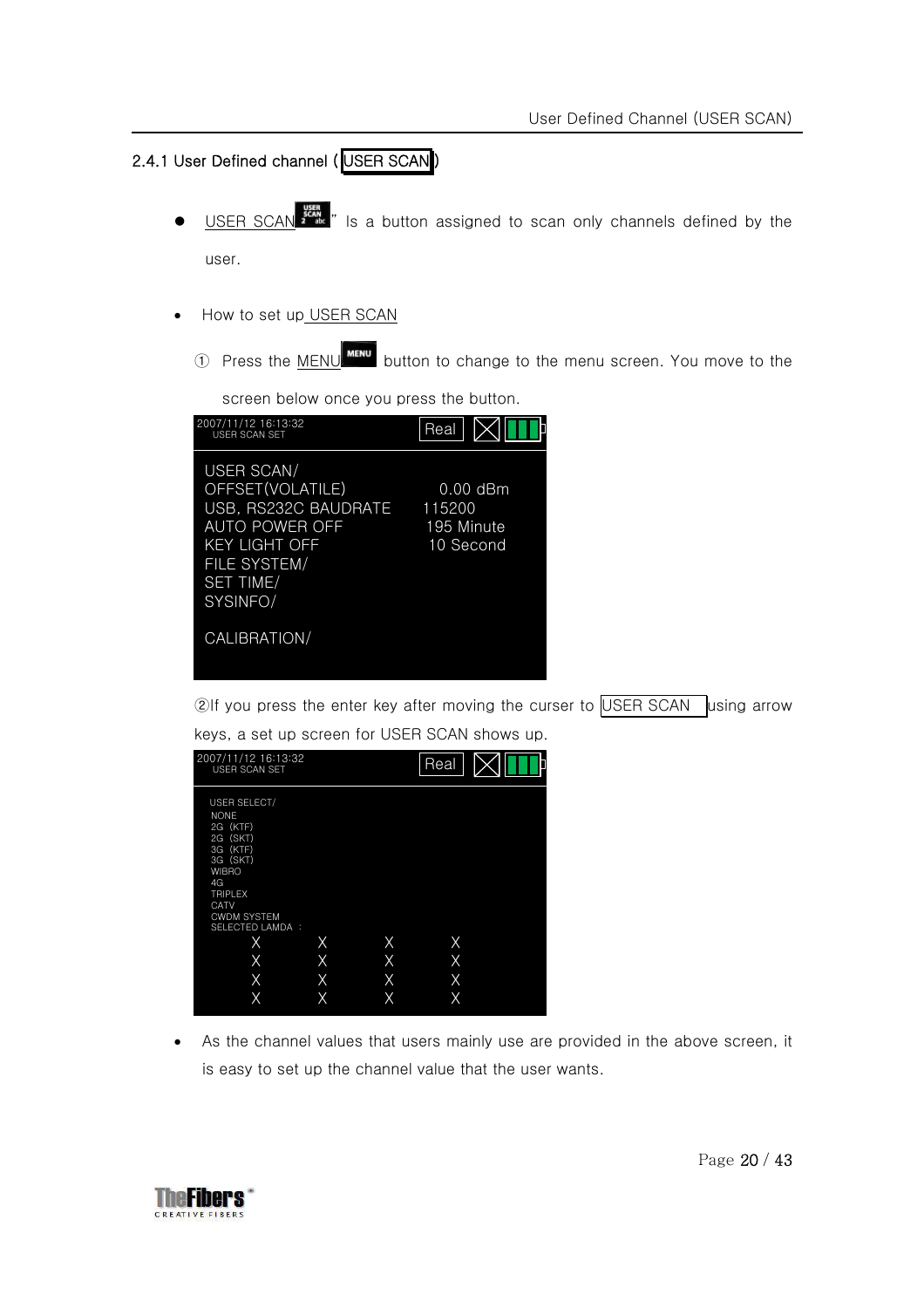③ If you press the ENT button after selecting USER SELECT, you can select the channel that you want. If you then press the ENTER ENTER button, it changes from OFF to ON.

| 2007/10/31 12:44:32<br>USER SCAN SET                                                                                                                                                                                                                                                                       |                                                                                     |
|------------------------------------------------------------------------------------------------------------------------------------------------------------------------------------------------------------------------------------------------------------------------------------------------------------|-------------------------------------------------------------------------------------|
| CH1<br>1270<br>CH <sub>2</sub><br>1290<br>CH <sub>3</sub><br>1310<br>CH <sub>4</sub><br>1350<br>CH <sub>5</sub><br>1410<br>CH <sub>6</sub><br>1450<br>CH <sub>7</sub><br>1430<br>CH <sub>8</sub><br>1450<br>CH <sub>9</sub><br>1470<br>1490<br><b>CH10</b><br>CH11<br>1510<br>CH12<br>1530<br>CH13<br>1550 | OFF<br>OFF<br>ON<br>OFF<br>OFF<br>OFF<br>OFF<br>OFF<br>OFF<br>OFF<br>ON<br>ON<br>ON |
| CH14<br>1570<br><b>CH15</b><br>1590                                                                                                                                                                                                                                                                        | ON<br>OFF                                                                           |
| CH16<br>1610                                                                                                                                                                                                                                                                                               | <b>OFF</b>                                                                          |

④ The set up value is automatically saved if you come out using the ESC key after finishing channel selection.

\* If you scan and generate all 16 channels on the screen you will scan unnecessary channels also, so it becomes complicated and readability decreases as letters become small. However, If only channels that the user set up are scanned, readability is excellent and fast scanning is possible.

• Mobile telecommunication companies use 1310, 1550 nm for 2G optic wave lengths and 1510, 1530, 1570 nm for 3g optic wave lengths. Thus you should set up the user channel to (1310, 1510, 1530, 1550, 1570) in the menu.

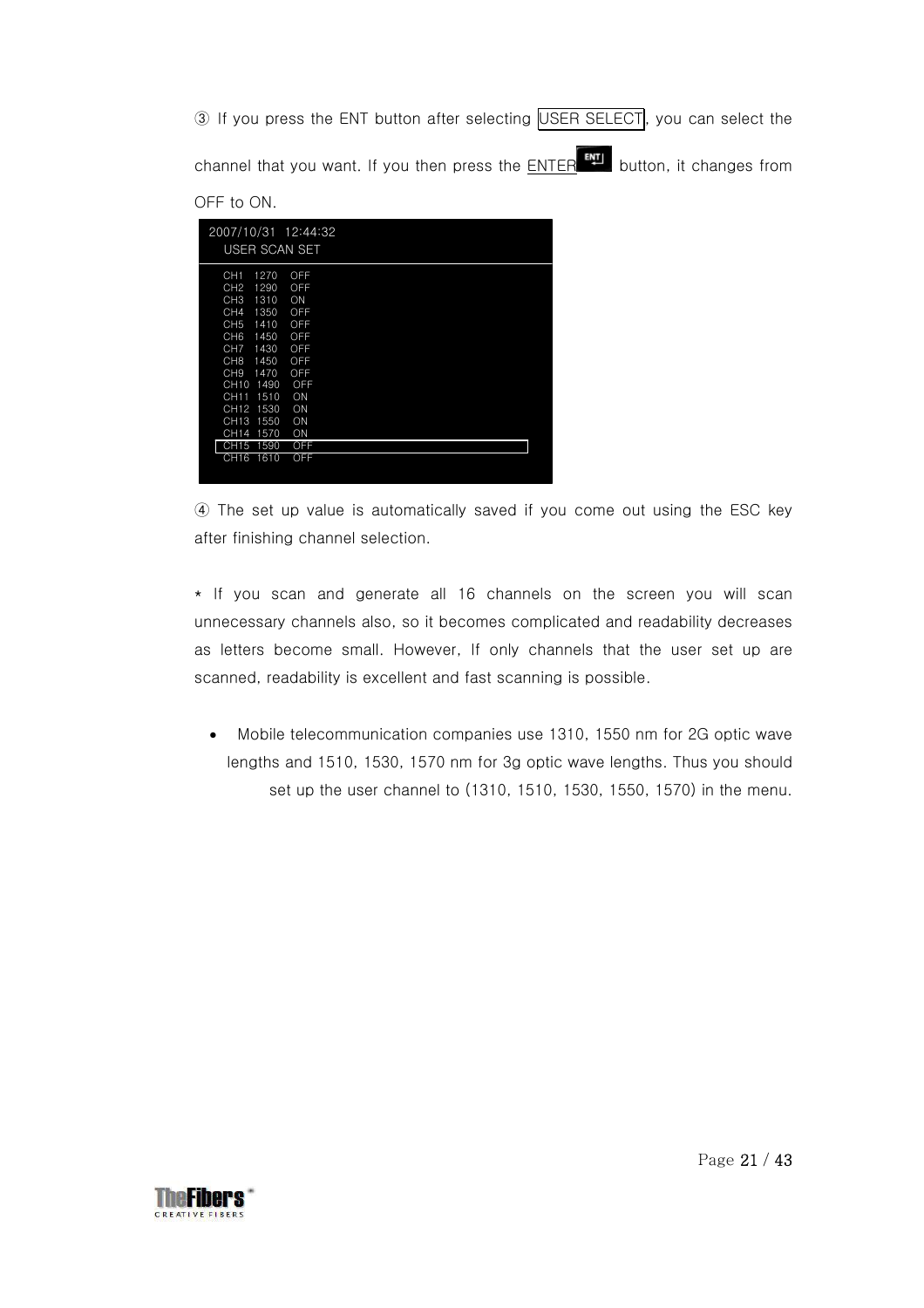### 2.4.2 OFFSET ( OFFSET )

• The OFFSET function displays the addition of set up dBm value and the optic power value on the screen.

| 2007/11/12 16:13:32<br>USER SCAN SET                                                                                                      | Real                                            |
|-------------------------------------------------------------------------------------------------------------------------------------------|-------------------------------------------------|
| USER SCAN/<br>OFFSET(VOLATILE)<br>USB, RS232C BAUDRATE<br>AUTO POWER OFF<br>KEY LIGHT OFF<br>FILE SYSTEM/<br><b>SET TIME/</b><br>SYSINFO/ | $0.00$ dBm<br>115200<br>195 Minute<br>10 Second |
| CALIBRATION/                                                                                                                              |                                                 |

\*As this value is saved in the volatile memory, it becomes zero after booting and is not remembered if you turn the power off after set up.

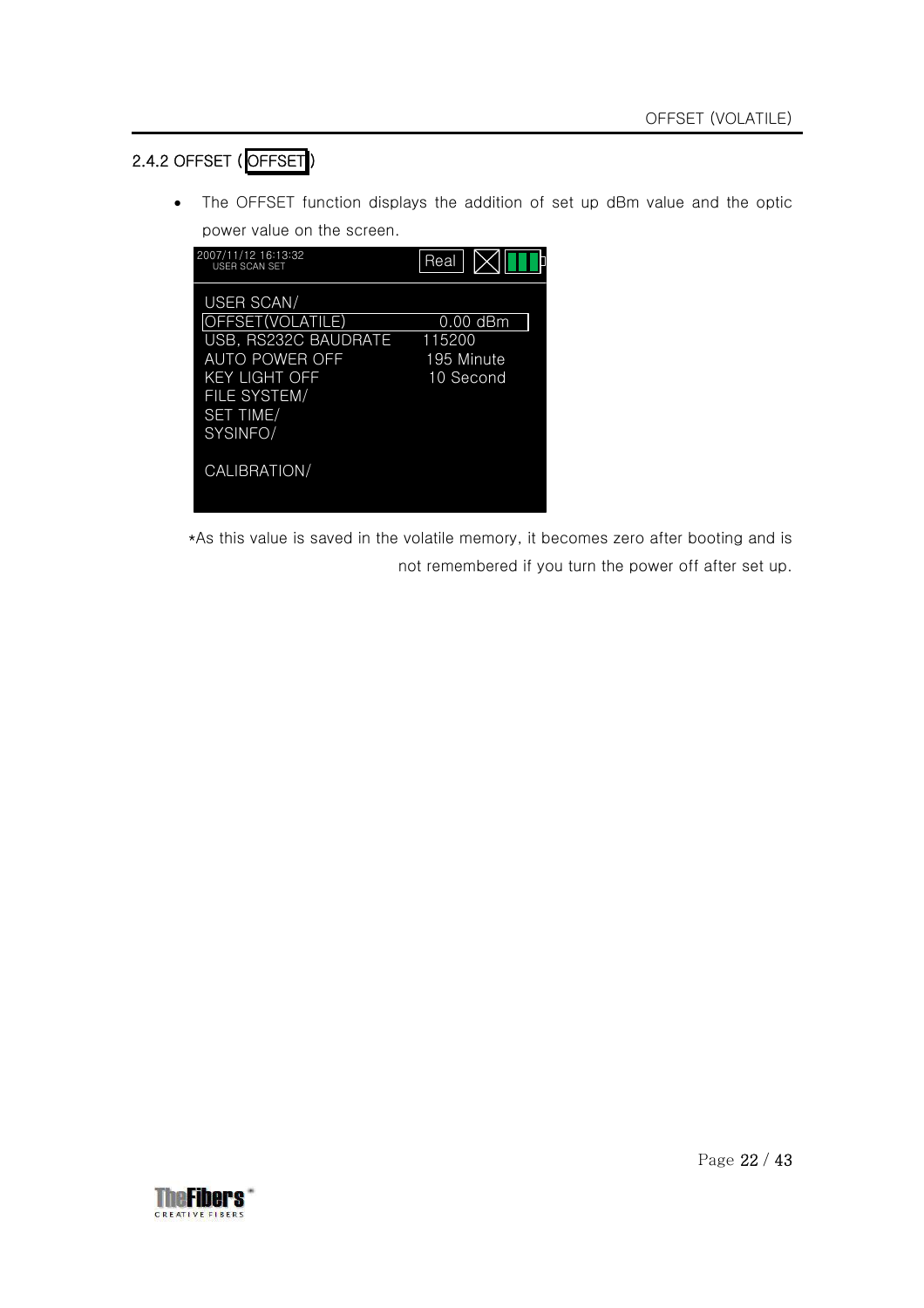#### 2.4.3 Communication Speed Set Up (USB,RS232C Baudrate)

| CALIBRATION/          |            |  |  |
|-----------------------|------------|--|--|
| USER SCAN/            |            |  |  |
| FILE SYSTEM/          |            |  |  |
| <b>SET TIME/</b>      |            |  |  |
| USB, RS232C BAUDRATE/ | 115200     |  |  |
| <b>AUTO POWER OFF</b> | 195 Minute |  |  |
| <b>KEY LIGHT OFF</b>  | 10 Second  |  |  |
| SYSINFO/              |            |  |  |
| <b>DEFAULT SET</b>    |            |  |  |
| COLOR/                |            |  |  |
|                       |            |  |  |

transmission speed of the COM Port, and the default value is 115200bps.

#### 2.4.4 Power management set up (Auto Power)

• The power automatically goes off if the user does not input any key in the determined time.

You can activate or de-activate the option by pressing the ENT key and set the time in

| 2007/10/31 12:44:32<br><b>MAIN MENU</b>                                                                                                                                                            |                                   |
|----------------------------------------------------------------------------------------------------------------------------------------------------------------------------------------------------|-----------------------------------|
| CALIBRATION/<br><b>USER SCAN/</b><br><b>FILE SYSTEM/</b><br><b>SET TIME/</b><br>USB, RS232C BAUDRATE/<br><b>AUTO POWER OFF</b><br><b>KEY LIGHT OFF</b><br>SYSINFO/<br><b>DEFAULT SET</b><br>COLOR/ | 115200<br>195 Minute<br>10 Second |

minutes using Key Left  $\overline{\cdot}$  , Key Right  $\overline{\cdot}$  buttons.

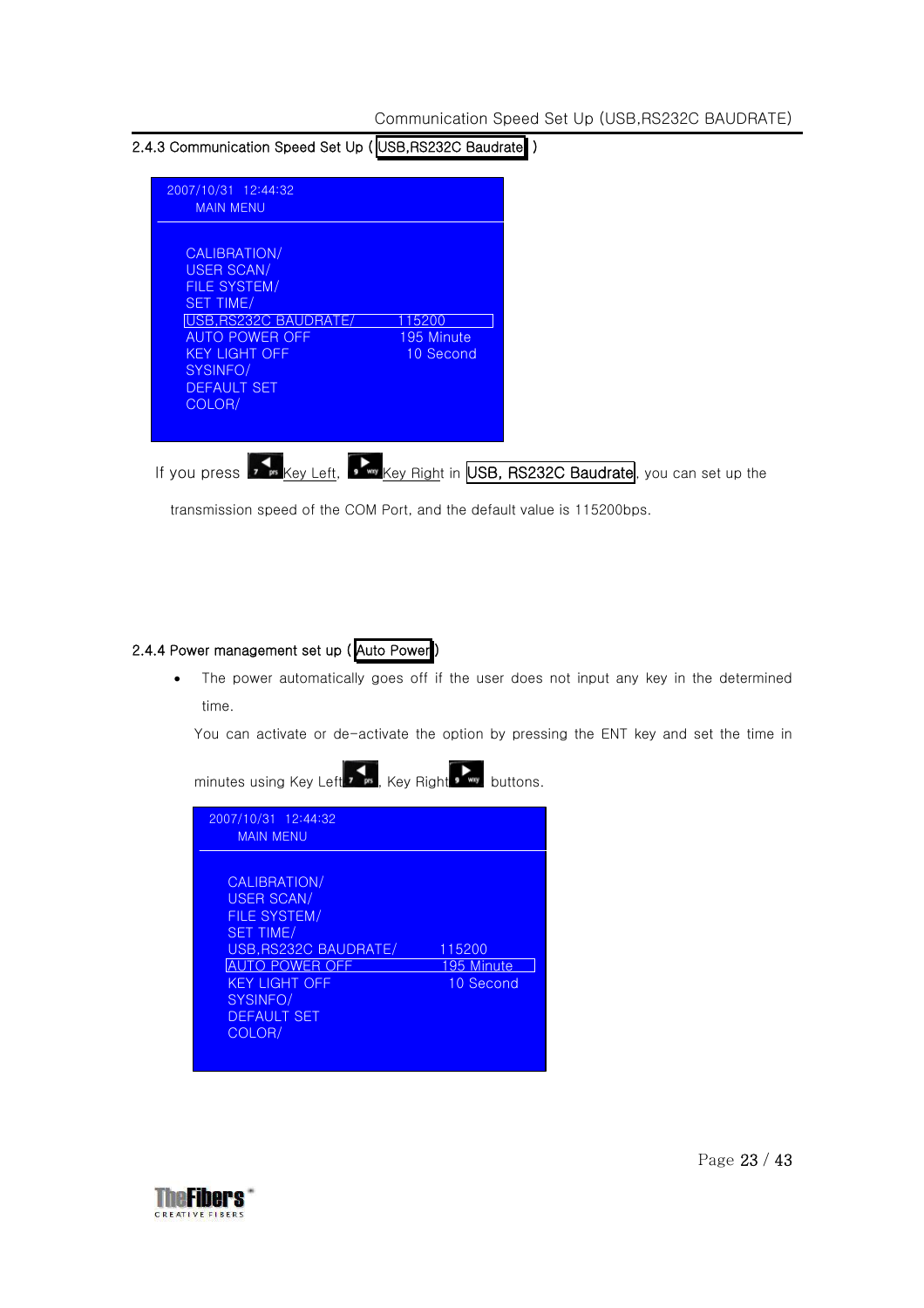### 2.4.5 LED Management Set Up (KEY LIGHT OFF

• This is a function to set up power management of the OWA like Auto Power.

The LED lighting goes off if the user does not input any key during the determined time.

You can activate and de-activate the option by pressing the ENT key, and set up the

time in seconds by using Key Left , Key Right , Way buttons.

| 2007/10/31 12:44:32<br><b>MAIN MENU</b>                                                                                                                                                           |                                   |
|---------------------------------------------------------------------------------------------------------------------------------------------------------------------------------------------------|-----------------------------------|
| CALIBRATION/<br><b>USER SCAN/</b><br><b>FILE SYSTEM/</b><br><b>SET TIME/</b><br>USB.RS232C BAUDRATE/<br><b>AUTO POWER OFF</b><br><b>KEY LIGHT OFF</b><br>SYSINFO/<br><b>DEFAULT SET</b><br>COLOR/ | 115200<br>195 Minute<br>10 Second |

• The user can increase reliability and continuously maintain the measuring instrument's own features and settings by synchronizing the output value with other measuring instruments using the calibration function for each channel.

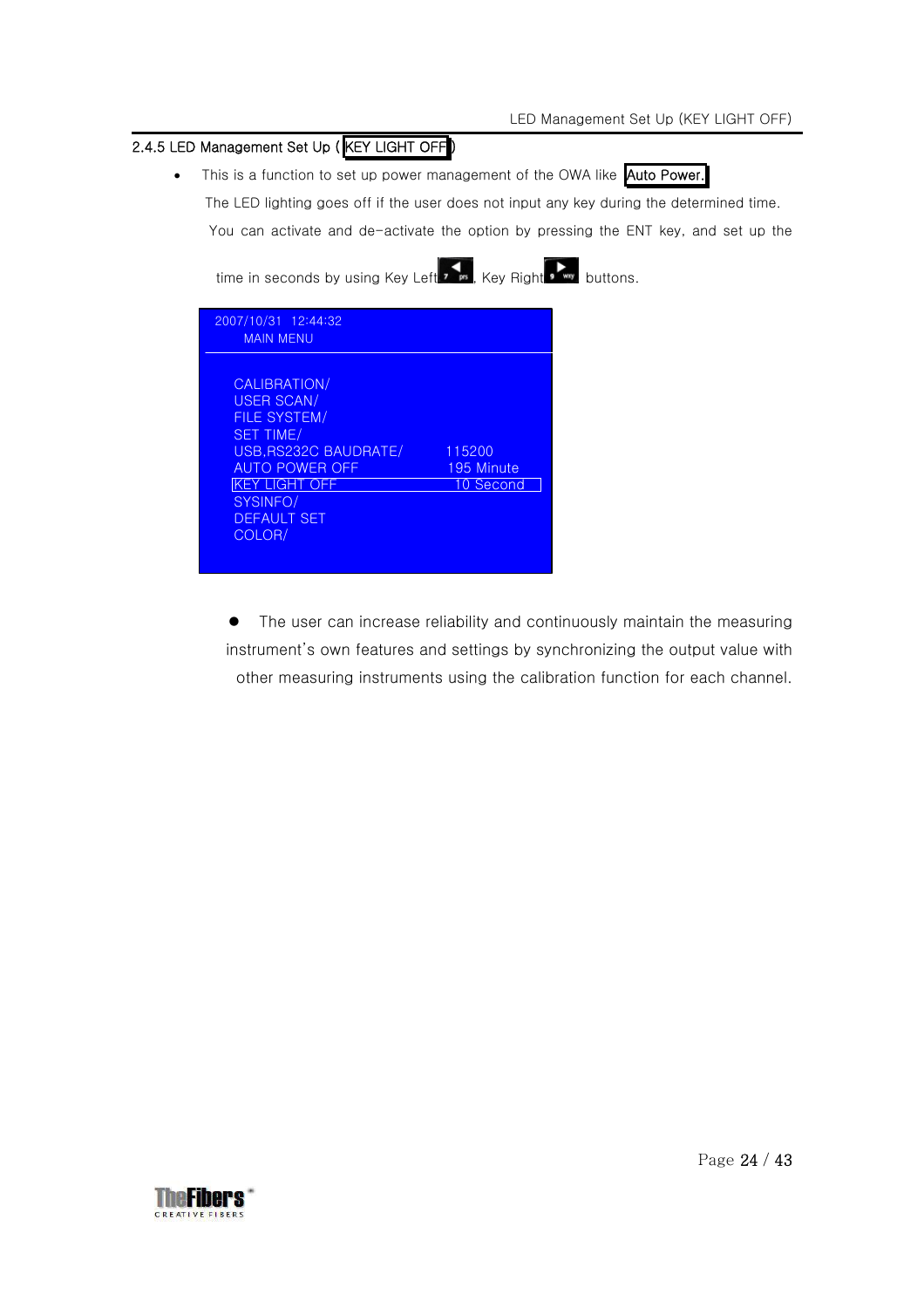### 2.4.6 File System Set Up ( File System )

This provides a function to delete the files saved in the OWA and format transportable memory.

| The following shows the screen when you press ENT THE at File System                                                                                                                              |                                     |
|---------------------------------------------------------------------------------------------------------------------------------------------------------------------------------------------------|-------------------------------------|
| 2007/10/31 12:44:32<br><b>MAIN MENU</b>                                                                                                                                                           | 2007/10/31 12:44:32<br>FILE SYSTEM  |
| SET ORIGIN/<br>CALIBRATION/<br>USER SCAN<br>OFF<br>SIM MODE<br><b>FILE SYSTEM</b><br>SET TIME/<br>USB, RS232C BAUDRATE<br>115200<br><b>AUTO POWER</b><br>OFF<br>SYSINFO/<br>DEFAULT SET<br>COLOR/ | <b>DELETE FILE</b><br><b>FORMAT</b> |



If you press  $ENT$  key after choosing the file you want to delete from the screen below, it</u>

is deleted from the memory.

| <b>OPEN FILE</b>                                                                                                                                                                                                                                                           | <b>OPEN FILE :</b>                                                                                                                                                                                                                               |
|----------------------------------------------------------------------------------------------------------------------------------------------------------------------------------------------------------------------------------------------------------------------------|--------------------------------------------------------------------------------------------------------------------------------------------------------------------------------------------------------------------------------------------------|
| 1/10                                                                                                                                                                                                                                                                       | 1.9                                                                                                                                                                                                                                              |
| 2007_11_05_19_30_21_1ch<br>2007-11-08-12-31-35-1-h<br>2007_11_07_12_23_55_1ch<br>2007_11_08_11_33_42_1ch<br>2007_11_09_14_35_23_1ch<br>2007_11_10_15_36_55_1ch<br>2007-11-10-17-24-23-1ch<br>2007_11_11_18_16_41_1ch<br>2007_11_12_14_26_43_1ch<br>2007_11_13_19_32_35_1ch | 2007_11_06_12_31_35_1ch<br>2007_11_07_13_33_55_1ch<br>2007_11_08_11_33_42_1ch<br>2007 11 09 14 35 23 1ch<br>2007_11_10_15_36_55_1ch<br>2007_11_10_17_24_23_1ch<br>2007_11_11_18_16_41_1ch<br>2007_11_12_14_26_43_1ch<br>2007_11_13__19_32_35_1ch |

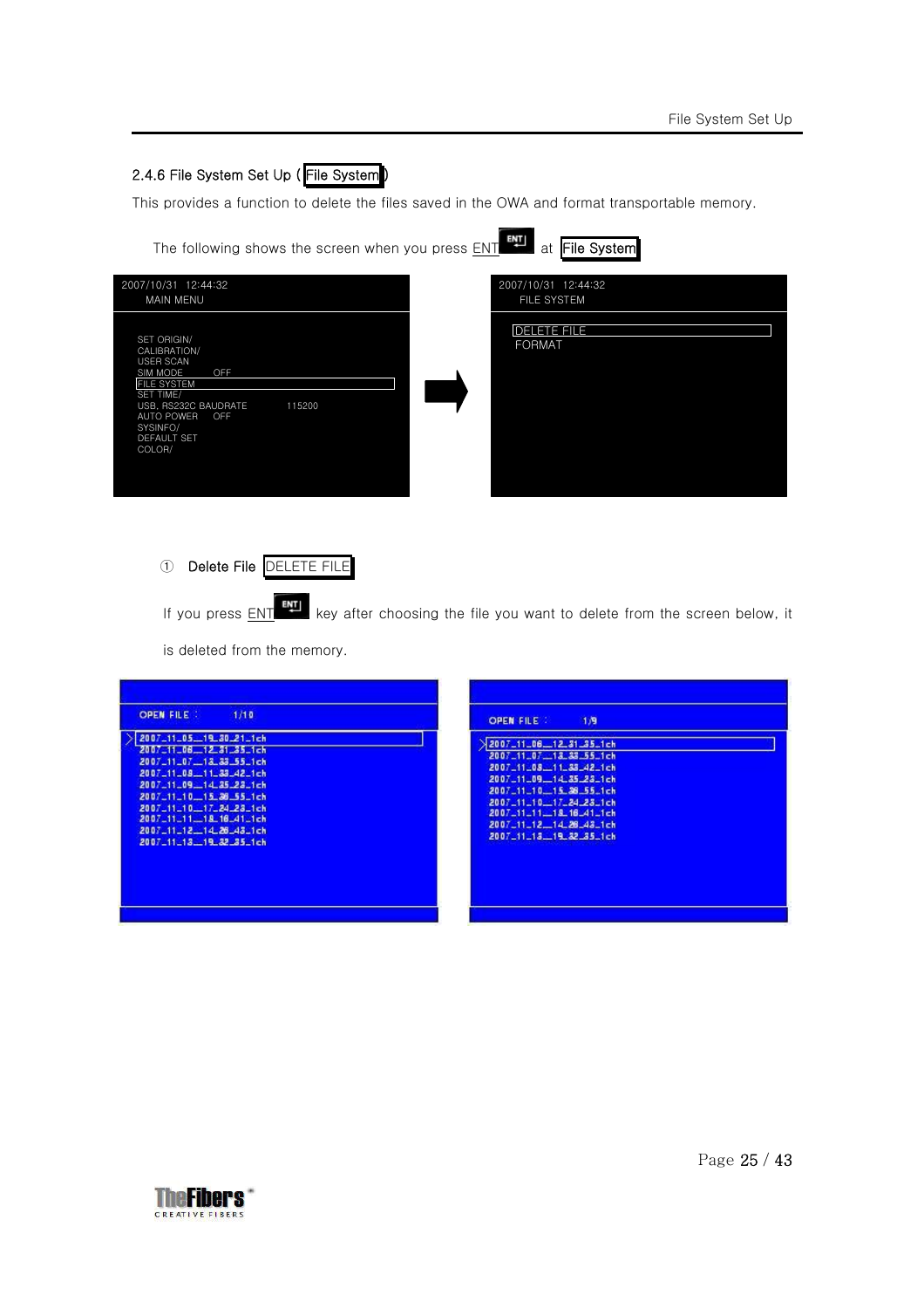### ② Memory Format FORMAT

You can delete all saved files by formatting the transportable memory.

| The screen below is shown if you press ENT | 택<br>at FORMAT,<br>and you press key number 1 for     |
|--------------------------------------------|-------------------------------------------------------|
| format and 0 for delete.                   |                                                       |
| 2007/10/31 12:44:32<br>FILE SYSTEM         |                                                       |
| DELETE FILE<br><b>FORMAT</b>               |                                                       |
|                                            |                                                       |
|                                            |                                                       |
|                                            | All Data will be deleted.<br>Really ? $(Y=1 / N=0)$ : |

Caution. The user needs to be aware that formatted memory and deleted data cannot be recovered.

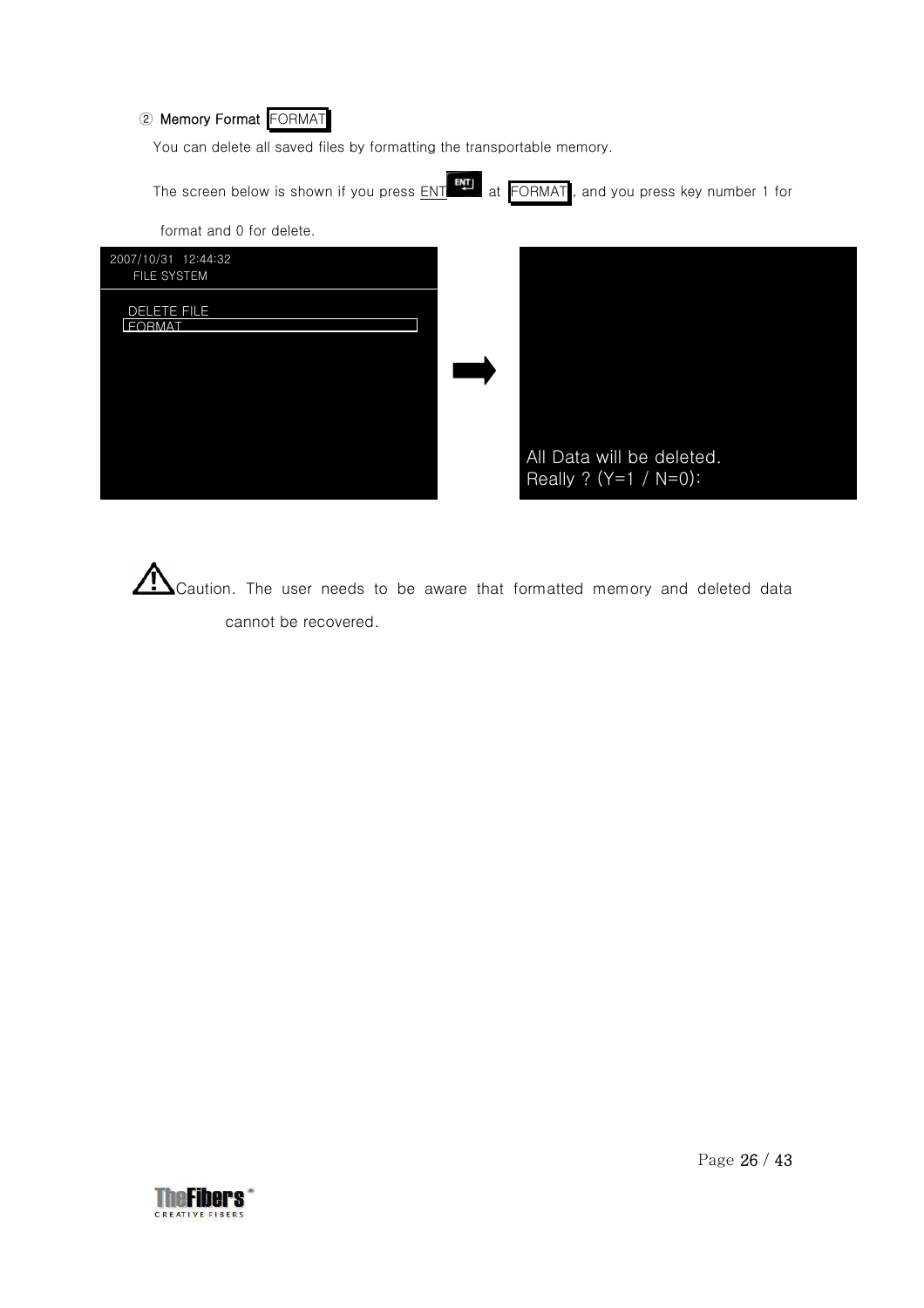### 2.4.7 Set Time (Set Time)

This sets up the date and time on the OWA, and is not deleted even after the power goes off.

You change the value by pressing the ENT key after moving the selecting window using the arrow keys.

It is automatically saved if you press the ESC button.

| 2007/10/31 12:44:32<br><b>SET TIME</b> |      |  |  |
|----------------------------------------|------|--|--|
| G/STOP                                 | GO   |  |  |
| <b>YEAR</b>                            | 2007 |  |  |
| <b>MONTH</b>                           | 11   |  |  |
| <b>DATE</b>                            | 7    |  |  |
| <b>HOUR</b>                            | 14   |  |  |
| <b>MINUTE</b>                          | 10   |  |  |
| <b>SECOND</b>                          | 48   |  |  |
|                                        |      |  |  |
|                                        |      |  |  |
|                                        |      |  |  |
|                                        |      |  |  |
|                                        |      |  |  |
|                                        |      |  |  |

| Item          | Description                |
|---------------|----------------------------|
| G/STOP        | Stops or proceeds the time |
| <b>YEAR</b>   | Year                       |
| <b>MONTH</b>  | Month                      |
| ATE           | Day                        |
| <b>IOUR</b>   | Hour                       |
| <b>MINUTE</b> | Minute                     |
| <b>SECOND</b> | Second                     |

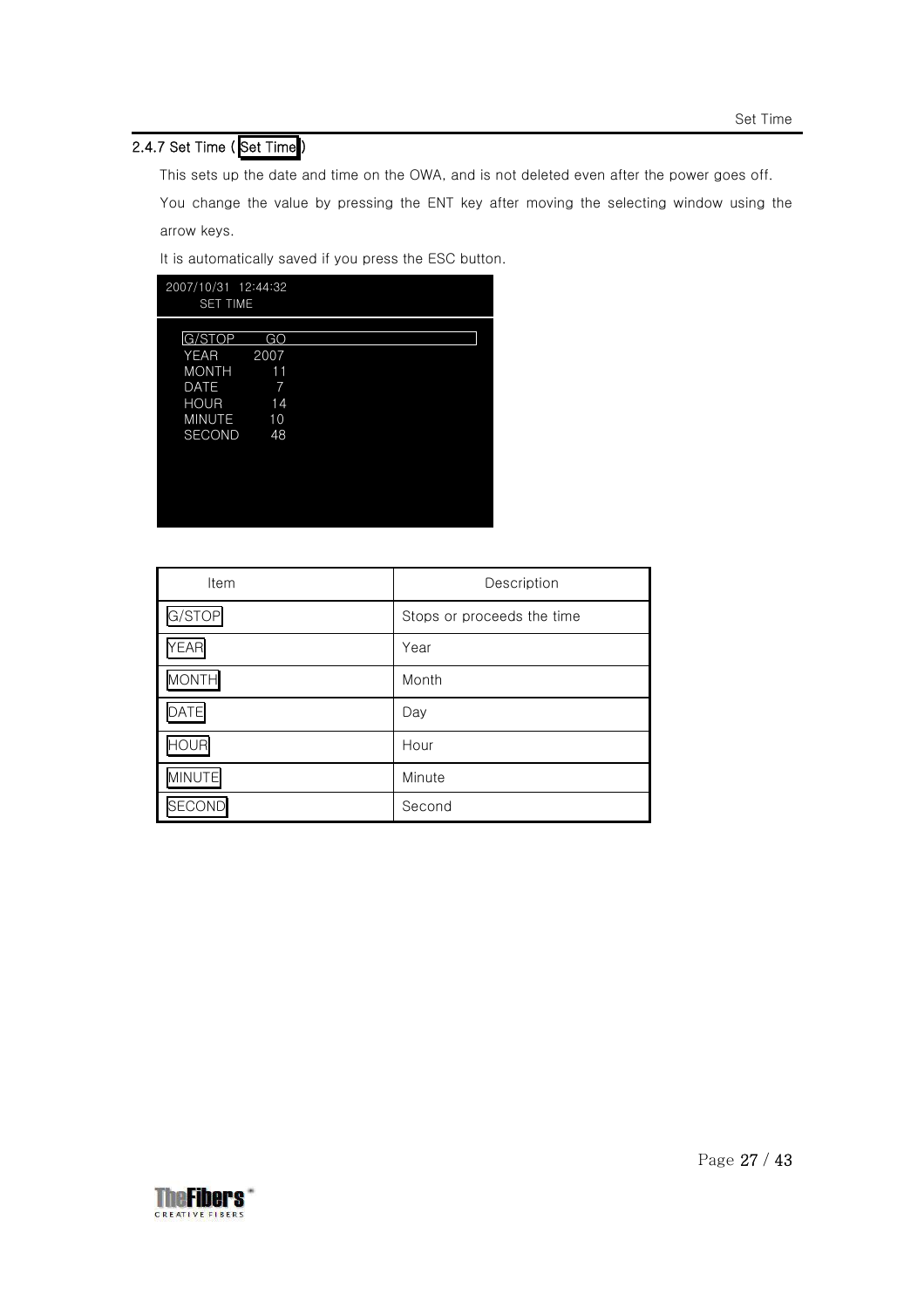### 2.4.8 System Information (Sysinfo)

• Generates information about the equipment.

| 2007/10/31 12:44:32<br><b>SYSINFO</b>                                                               |  |
|-----------------------------------------------------------------------------------------------------|--|
| IMODEL NAME : OWA-100<br>$SFRIFS : N-0099$<br>CALIBRATION DATE: 2007.08.09<br>S/W VERSION: zooTo920 |  |
|                                                                                                     |  |

Description of System Information Items

| ltem                     | Description                        |
|--------------------------|------------------------------------|
| <b>ODEL NAME:</b>        | Name of equipment                  |
| <b>SERIES:</b>           | Product series                     |
| <b>CALIBRATION DATE:</b> | Last calibration date of equipment |
| VERSION:                 | Firmware version                   |

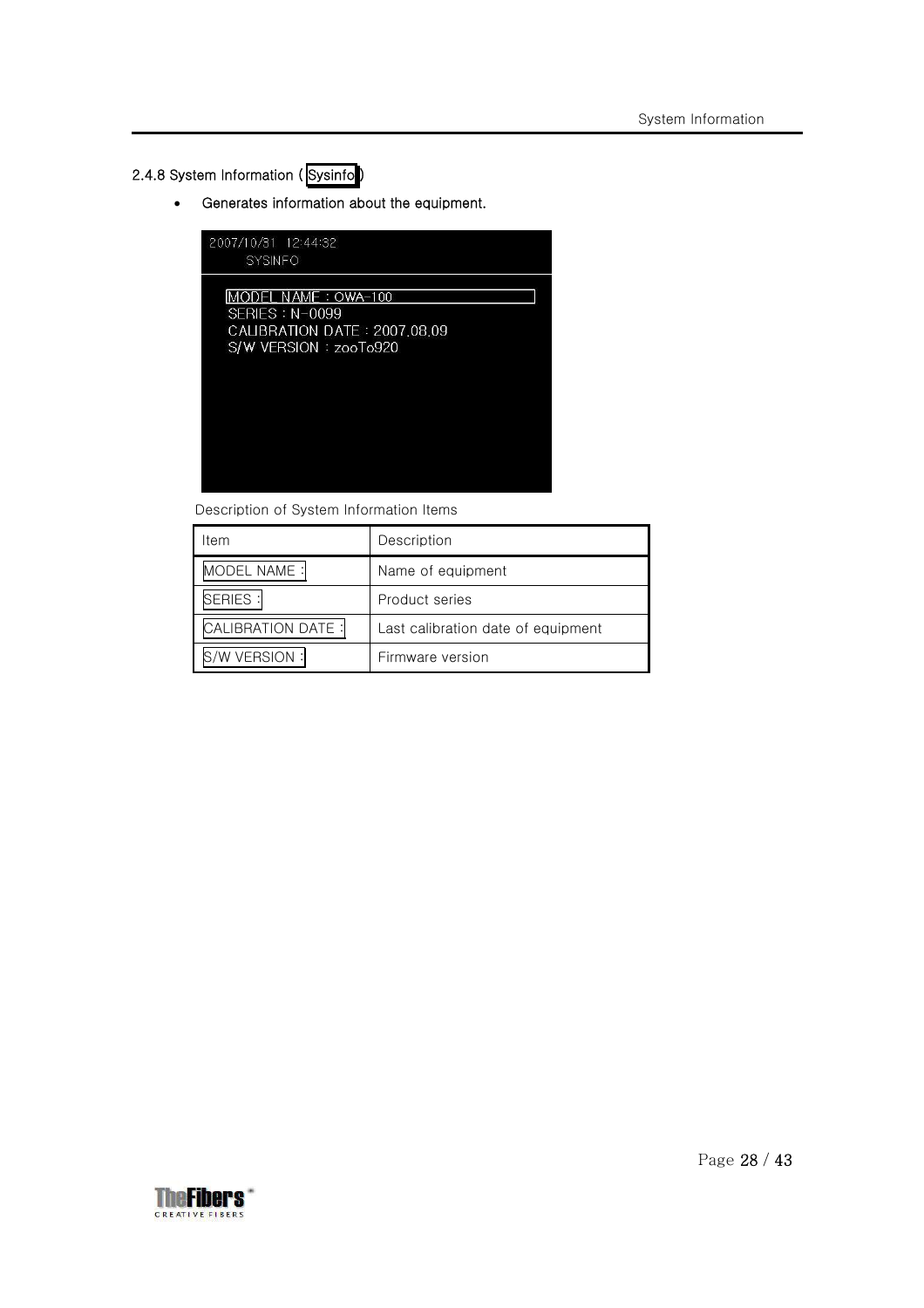### Chapter 3. Basic Measurement





② If a screen shows asking for a channel selection, as below, input the channel you

want and press the ENT ENT key.

Input the channel you want using the number keys where the curser blinks and press the

Enter ENT key.



| 2007/11/12 16:13:32 |                     |                    |  |
|---------------------|---------------------|--------------------|--|
|                     | 1<br>$\overline{2}$ | 1270<br>1290       |  |
|                     | 3                   | 1310               |  |
| Power M             | 4                   | 1330               |  |
|                     | 5                   | 1350               |  |
|                     | 6                   | 1410               |  |
|                     | $\overline{7}$      | 1430               |  |
|                     | 8                   | 1450               |  |
|                     | 9                   | 1470               |  |
|                     | 10                  | 1490               |  |
|                     | 11                  | 1510               |  |
|                     | 12                  | 1530               |  |
|                     | 13                  | 1550               |  |
|                     | 14                  | 1570               |  |
|                     | 15                  | 1590               |  |
|                     | 16                  | 1610               |  |
|                     |                     | Select ch number:5 |  |
|                     |                     |                    |  |
|                     |                     |                    |  |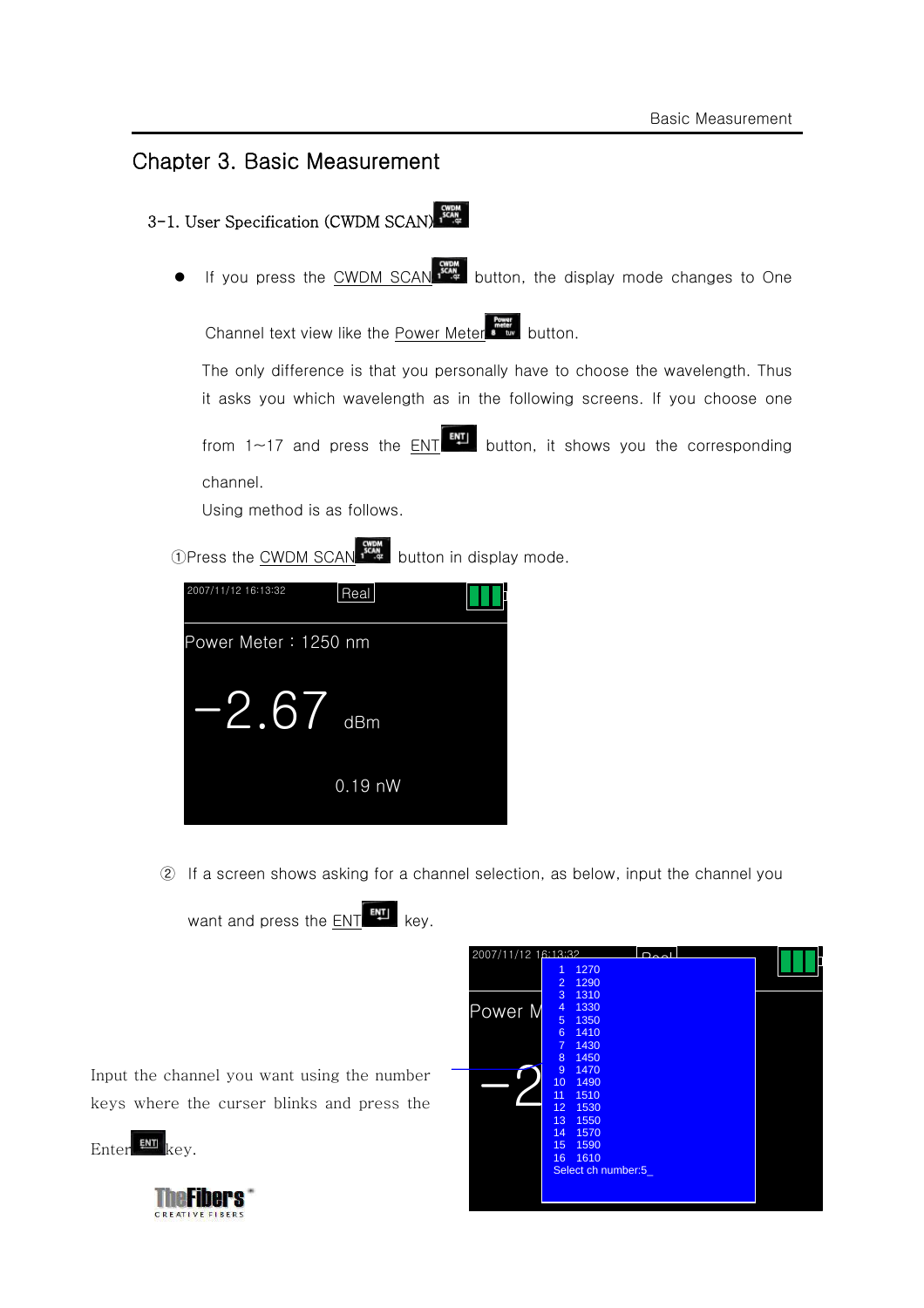③. Next press number 5 and press ENTER .



- If you keep pressing the Up arrow  $\overline{\phantom{a}^{\bullet}}$  button from the above picture, it moves to 1610nm, 1590nm, 1570nm, 1550nm, 1530nm, 1510nm, 1490nm, 1470nm, 1450nm, 1430nm, 1410nm 1350nm, 1330nm, 1310nm, 1290nm, 1270nm.
	- Again, if you keep pressing the <u>down arrow</u> button, it moves to 1270nm, 1290nm, 1310nm, 1330nm, 1350nm, 1410nm, 1430nm, 1450nm, 1470nm, 1490nm, 1510nm, 1530nm 1550nm, 1570nm, 1590nm, 1610nm.

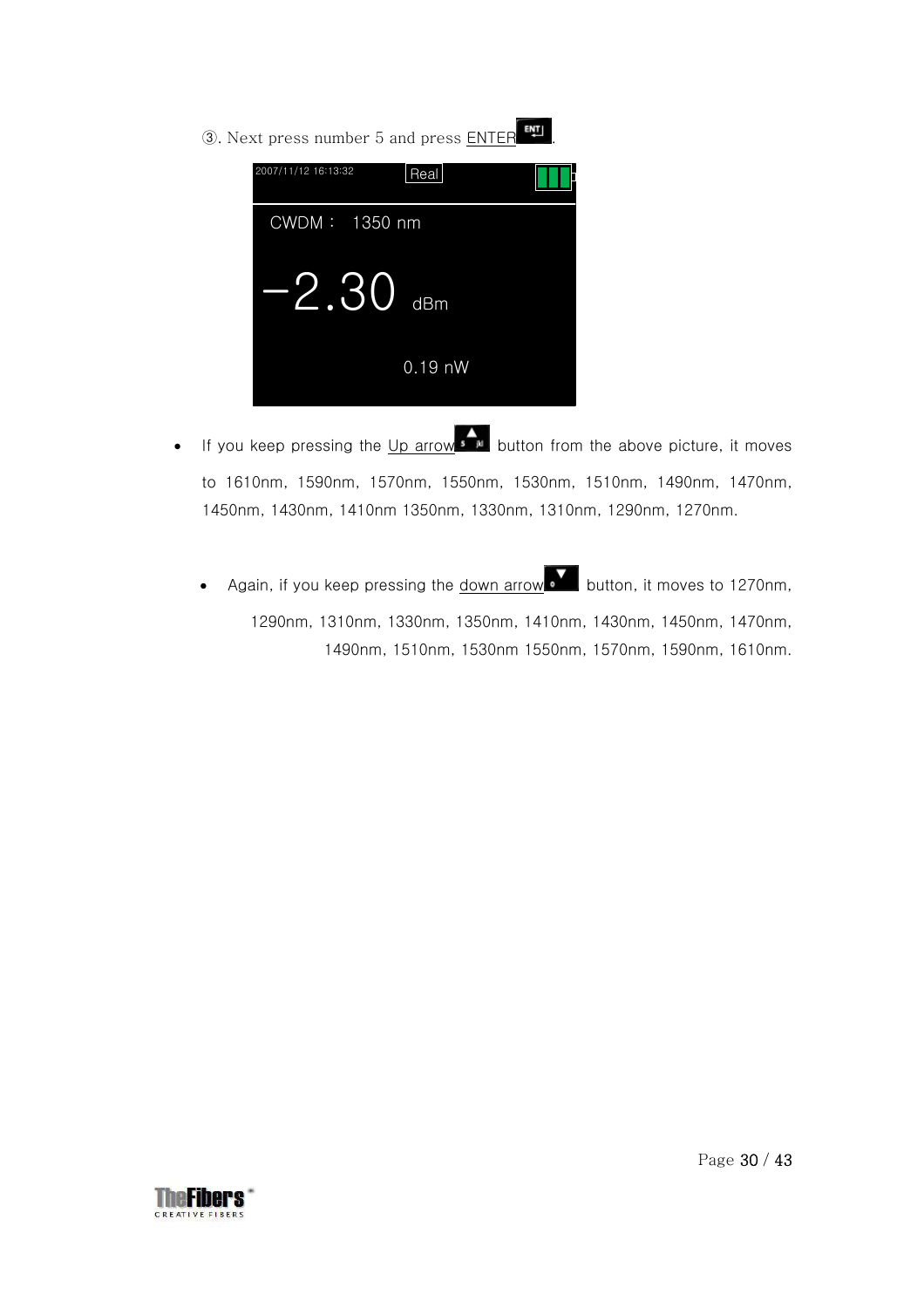## 3-2. User Defining Channel (USER SCAN)

- USER SCAN  $\frac{1}{2}$  is a button assigned to scan only the channels that the user defined.
- How To Set Up USER SCAN

OPress the MENU MENU button to go to the MENU screen. It changes to the

screen below if you press the button.

| 2007/10/31 12:44:32<br><b>MAIN MENU</b>                                                                                                                                      | кеа                               |
|------------------------------------------------------------------------------------------------------------------------------------------------------------------------------|-----------------------------------|
| CALIBRATION/<br>USER SCAN/<br>FILE SYSTEM/<br><b>SET TIME/</b><br>USB.RS232C BAUDRATE/<br>AUTO POWER OFF<br><b>KEY LIGHT OFF</b><br>SYSINFO/<br><b>DEFAULT SET</b><br>COLOR/ | 115200<br>195 Minute<br>10 Second |

②The USER SCAN set up screen shows up if you press the ENTER ENTER key after

| 2007/10/31<br>USER SCAN SET | 12:44:32 |  |
|-----------------------------|----------|--|
| 1270<br>CH <sub>1</sub>     | OFF      |  |
| CH <sub>2</sub><br>1290     | OFF      |  |
| CH <sub>3</sub><br>1310     | OFF      |  |
| CH <sub>4</sub><br>1350     | OFF      |  |
| CH <sub>5</sub><br>1410     | OFF      |  |
| CH <sub>6</sub><br>1450     | OFF      |  |
| CH <sub>7</sub><br>1430     | OFF      |  |
| CH <sub>8</sub><br>1450     | OFF      |  |
| CH <sub>9</sub><br>1470     | OFF      |  |
| 1490<br>CH <sub>10</sub>    | OFF      |  |
| 1510<br>CH11                | OFF      |  |
| CH12<br>1530                | OFF      |  |
| CH <sub>13</sub><br>1550    | OFF      |  |
| CH14<br>1570                | OFF      |  |
| 1590<br><b>CH15</b>         | OFF      |  |
| CH <sub>16</sub><br>1610    | OFF      |  |
|                             |          |  |

moving the curser to USER SCAN using arrow keys.

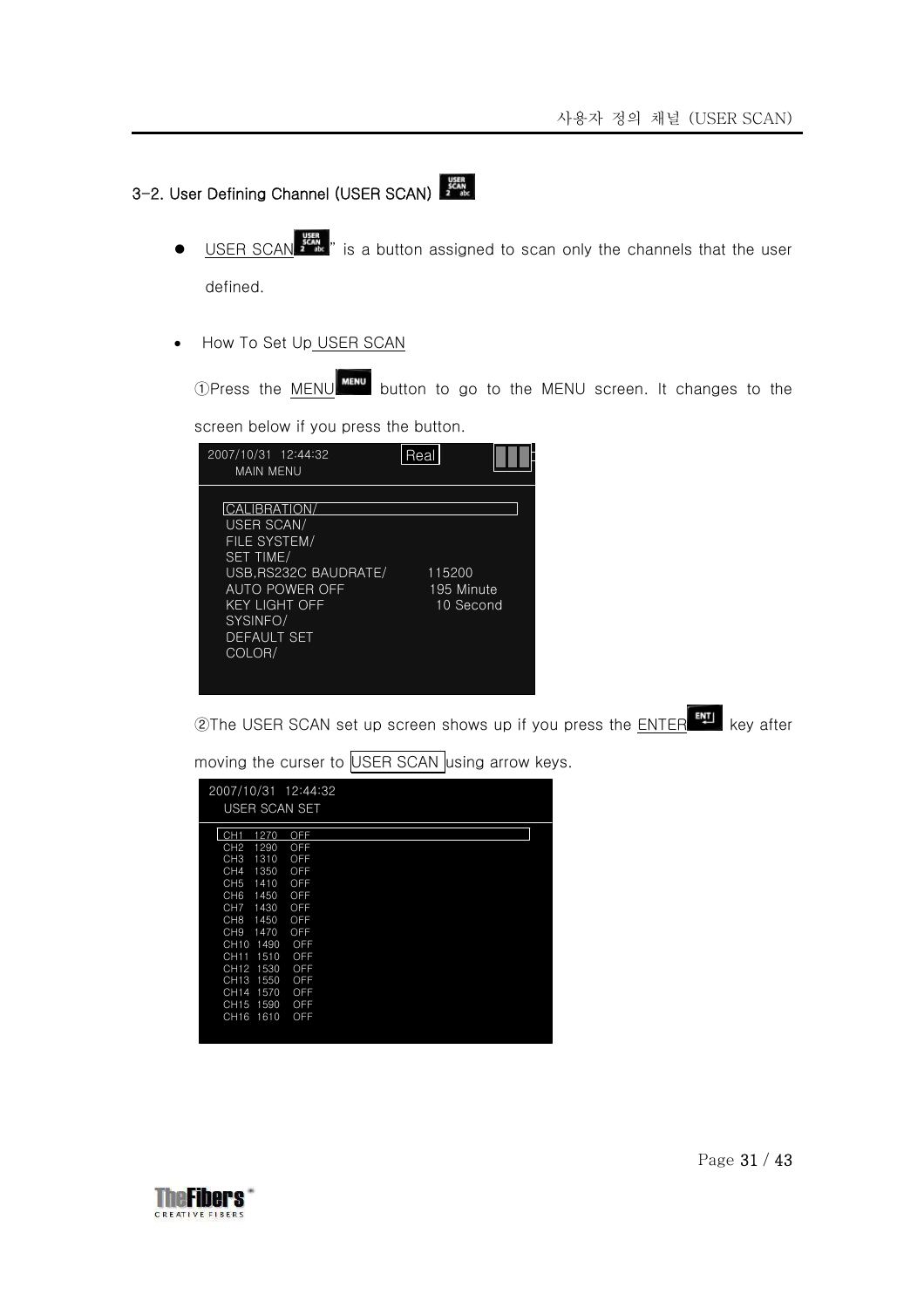**3**It changes from OFF to ON if you press the **ENTER ENT** button after moving to

| 2007/10/31 12:44:32<br>USER SCAN SET                                                                                                                                                                                                                                                                                                    |                                                                                     |
|-----------------------------------------------------------------------------------------------------------------------------------------------------------------------------------------------------------------------------------------------------------------------------------------------------------------------------------------|-------------------------------------------------------------------------------------|
| 1270<br>CH <sub>1</sub><br>CH <sub>2</sub><br>1290<br>1310<br>CH <sub>3</sub><br>CH <sub>4</sub><br>1350<br>CH <sub>5</sub><br>1410<br>CH <sub>6</sub><br>1450<br>CH <sub>7</sub><br>1430<br>CH <sub>8</sub><br>1450<br>1470<br>CH <sub>9</sub><br>1490<br>CH <sub>10</sub><br>CH11<br>1510<br>1530<br>CH12<br>CH <sub>13</sub><br>1550 | OFF<br>OFF<br>ON<br>OFF<br>OFF<br>OFF<br>OFF<br>OFF<br>OFF<br>OFF<br>ON<br>ON<br>ON |
| 1570<br>CH14                                                                                                                                                                                                                                                                                                                            | ON                                                                                  |
| CH <sub>15</sub><br>1590                                                                                                                                                                                                                                                                                                                | OFF                                                                                 |
| CH <sub>16</sub><br>1610                                                                                                                                                                                                                                                                                                                | OFF                                                                                 |

the channel the user wants using arrow keys.

\*If you scan and generate all 16 channels on the screen, unnecessary channels are also scanned, so it becomes complicated and hard to read as the letters become small. However, if you only scan the channels that the user set up, quick scanning and easier reading is possible.

- Mobile telecommunication companies use 1310, 1550 nm for 2G optic wavelength and 1510, 1530, 1570 nm for 3G optic wavelength. Thus you should set up the user channel to (1310, 1510, 1530, 1550, 1570) in the menu.
- When you press the  $\frac{Graph/Text}{G}$  button following scanning after pressing

the USER SCAN button, it shows a user scan graph screen like the following.

| Ch | 2007/10/31 12:44:32<br>$\lambda$ (nm) | PWR(dBm) |
|----|---------------------------------------|----------|
| 3  | 1310                                  | $-58.6$  |
| 11 | 1510                                  | $-1.7$   |
| 12 | 1530                                  | $-26.0$  |
| 13 | 1550                                  | $-33.2$  |
| 14 | 1570                                  | $-33.8$  |
|    |                                       |          |
|    |                                       |          |
|    |                                       |          |

User Channel Text Mode User Channel Graph Mode



Page 32 / 43

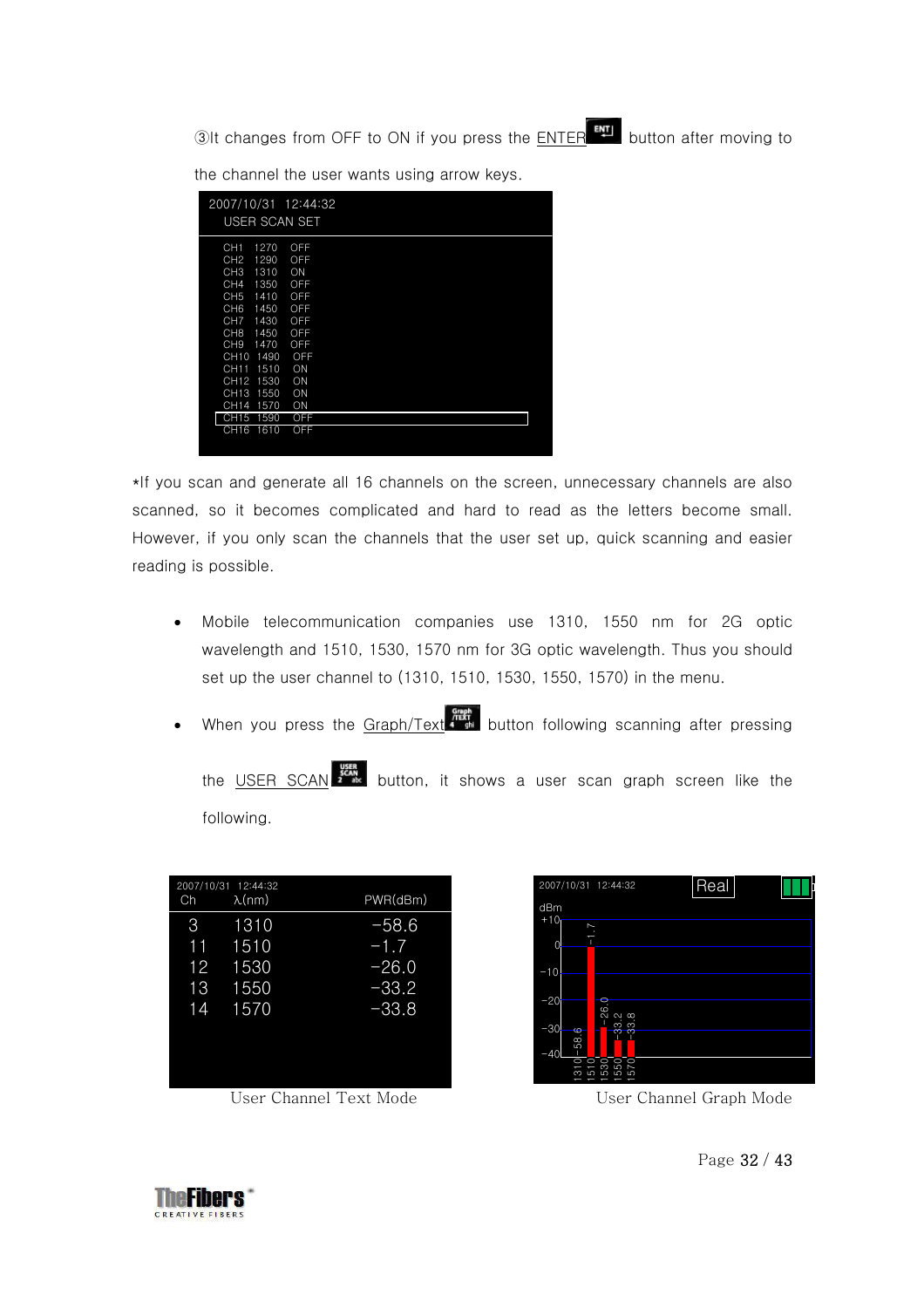## 3-3. Scanning All Channels (ALL SCAN  $\frac{1}{s}$

• It scans all channels (= 1270, 1290, 1310, 1330, 1350, 1410, 1430, 1450, 1470,1490, 1510, 1530, 1550, 1570, 1590, 1610) and shows a screen like the following.

|                | 2007/11/12 16:13:32 |          |          |         |  |
|----------------|---------------------|----------|----------|---------|--|
| CH             | $\lambda$ (nm)      | CUR(dBm) | REF(dBm) | LOS(dB) |  |
| 1              | 1270                | $-5.27$  | $-5.27$  | 0.00    |  |
| $\overline{c}$ | 1290                | $-43.85$ | $-43.85$ | 0.00    |  |
| 3              | 1310                | $-46.38$ | $-46.38$ | 0.00    |  |
| 4              | 1330                | $-46.29$ | $-46.29$ | 0.00    |  |
| 5              | 1350                | $-46.12$ | $-46.12$ | 0.00    |  |
| 6              | 1410                | $-34.56$ | $-34.56$ | 0.00    |  |
| 7              | 1430                | $-5.75$  | $-5.75$  | 0.00    |  |
| 8              | 1450                | $-31.55$ | $-31.55$ | 0.00    |  |
| 9              | 1470                | $-37.51$ | $-37.51$ | 0.00    |  |
| 10             | 1490                | $-41.38$ | $-41.38$ | 0.00    |  |
| 11             | 1510                | $-44.42$ | $-44.42$ | 0.00    |  |
| 12             | 1530                | $-46.63$ | $-46.63$ | 0.00    |  |
| 13             | 1550                | $-46.46$ | $-46.46$ | 0.00    |  |
| 14             | 1570                | $-46.75$ | $-46.75$ | 0.00    |  |
| 15             | 1590                | $-45.66$ | $-45.66$ | 0.00    |  |
| 16             | 1610                | $-45.70$ | $-45.70$ | 0.00    |  |
|                |                     |          |          |         |  |
|                | ΔN                  |          | MC       |         |  |



If you press the  $Graph/Text$  button after scanning, a graph screen like the one on the right shows. If you press the button again it returns to text mode.

- Finding relative value (dB) of all channels
	- ① The following shows the relative value (dB) of all channels based on independent standard value (dBm), which appears when you press the



dB/dBm  $\frac{dB}{dr}$  button on the SCAN ALL screen.

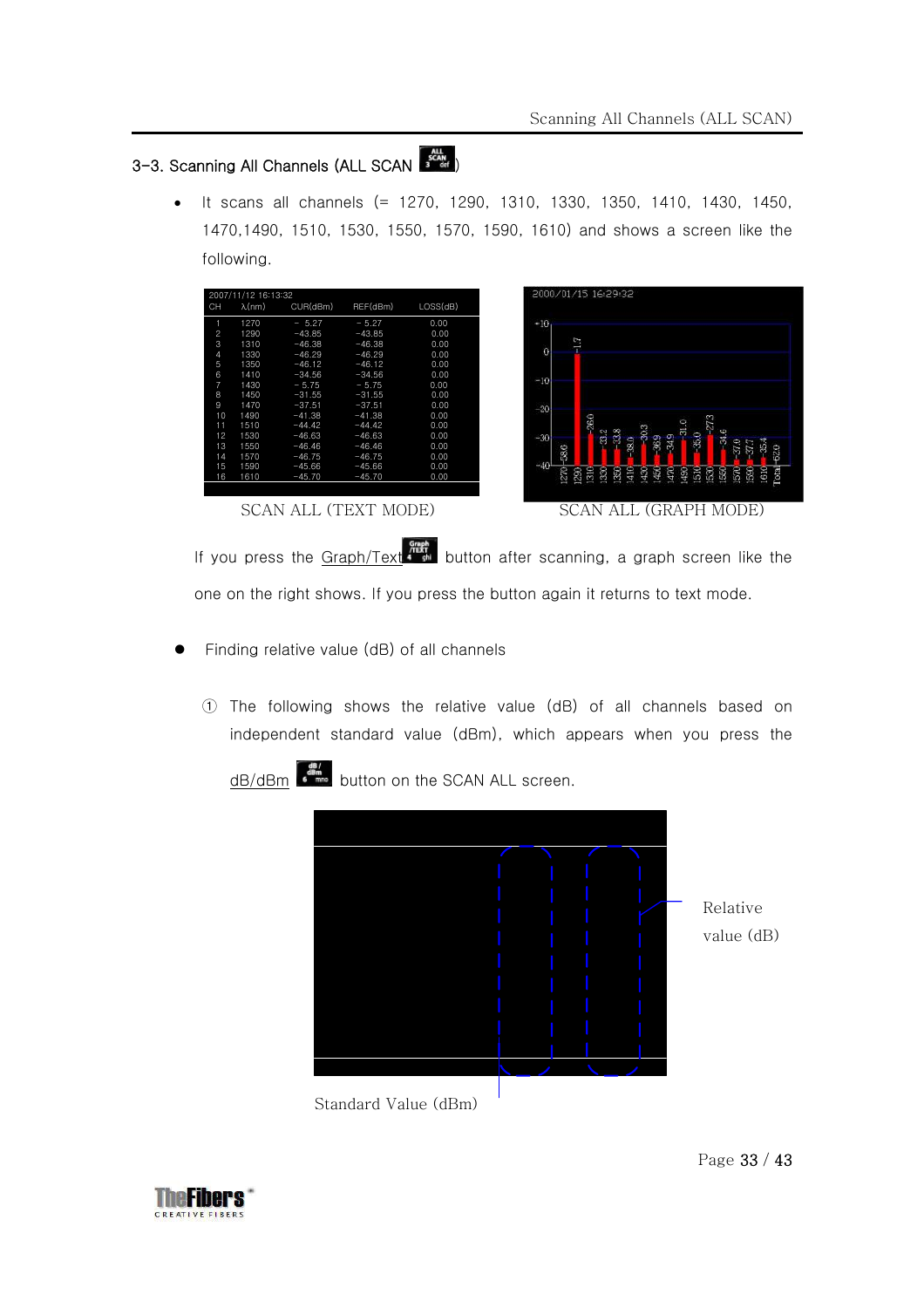$2$ If you press the  $\underline{\text{ALL SCAN}}$  if  $\frac{dH}{dt}$  button from the current state, it scans the newly measured value (dBm) to compare with the existing standard value (Ref.dBm) and generates the relative value (dB).



**3**. Press the <u>dB/dBm once</u> more to cancel the relative value (dB/dBm) mode.

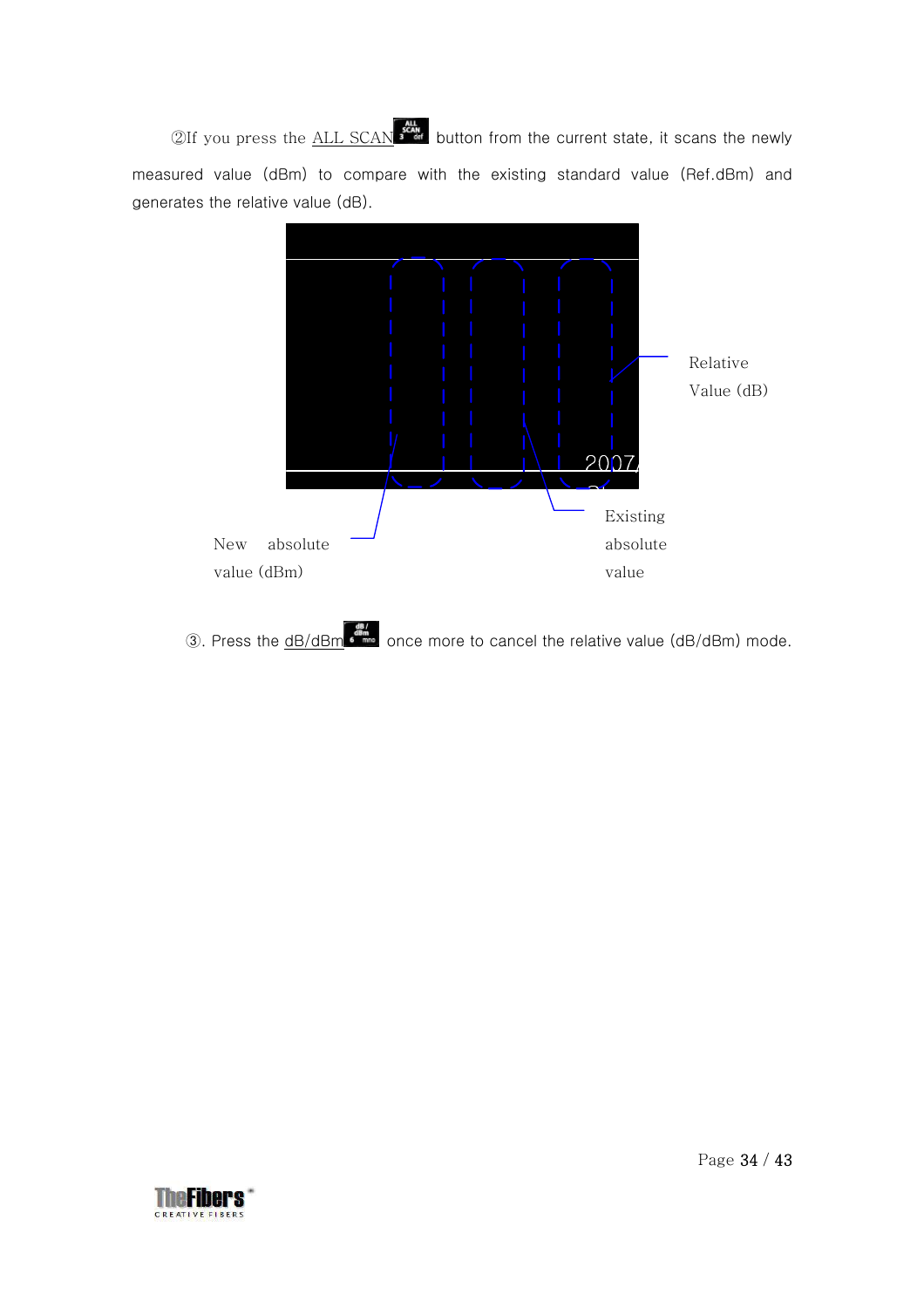### 3-4. General Power Meter (Power meter  $\begin{bmatrix} \frac{1}{2} & \frac{1}{2} & \cdots & \frac{1}{2} \\ \vdots & \ddots & \vdots & \vdots \end{bmatrix}$

2007/11/12 16:13:32

- This shows the Power Meter in the basic set up screen with out special manipulation when you turn on OWA's power. Pressing the Power Meter button changes the Display mode into one channel text view. One channel text view is good for observing one channel in detail with big letters. It also continuously scans the current channel.
- If you press the <u>Power Meter button in any area except the menu set up</u>

screen, it changes to Power Meter which is the basic channel.

| 2007/11/12 16:13:32  | Real      |  |
|----------------------|-----------|--|
| Power Meter: 1250 nm |           |  |
| $-2.67$ dBm          |           |  |
|                      | $0.19$ nW |  |

You can change the scan channel by pressing the Up or Down Arrow button in the one channel text view mode.

- If you keep pressing the Up arrow  $\overline{\mathbf{B}}$  button from the above screen it keeps changing from 850nm~1650nm.
	- If you keep pressing the down arrow button, it keeps changing from 1650

nm~ 850 nm.

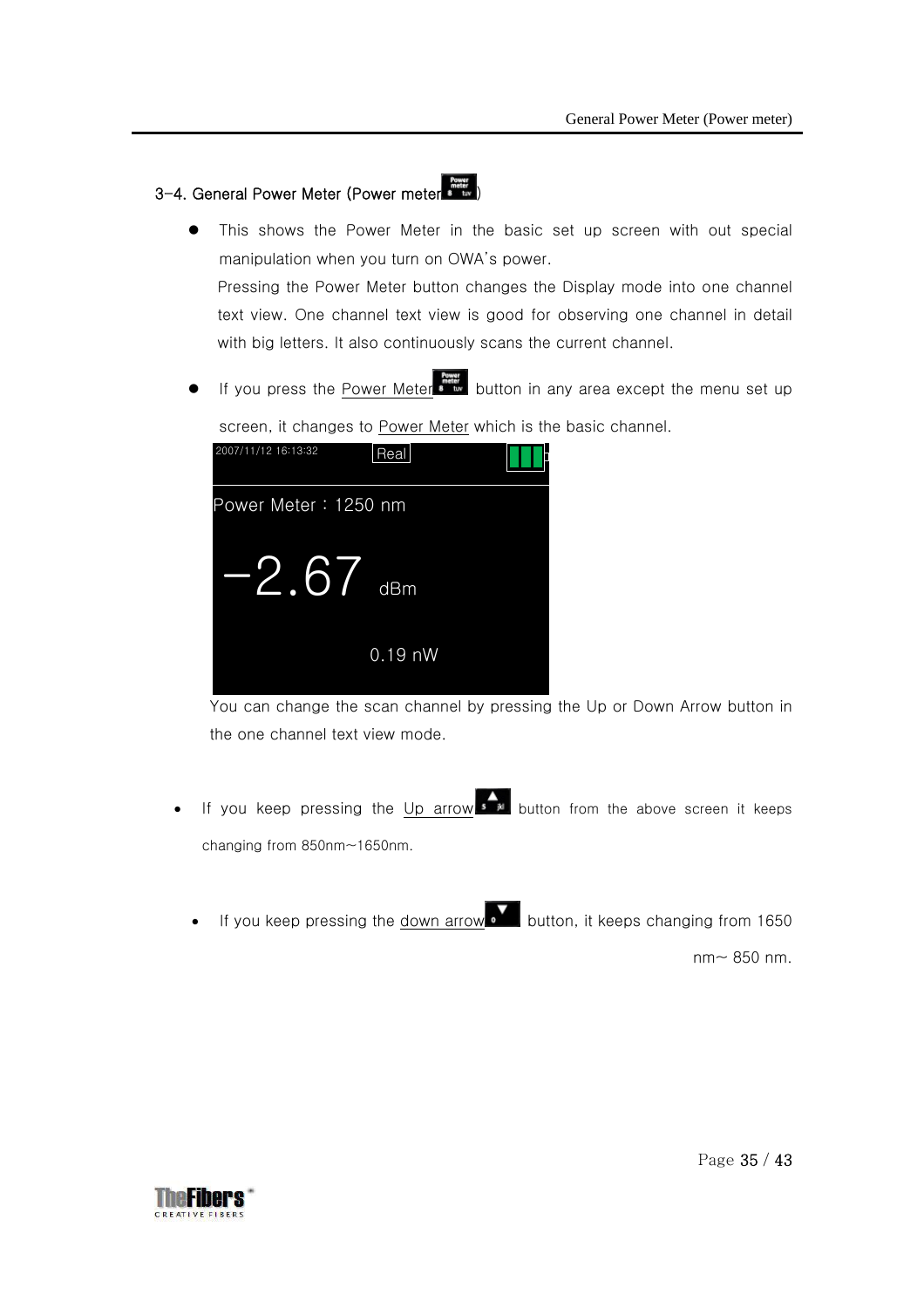## $3-5.$  dB/dBm  $\frac{d^{BB}}{6}$

- The Optical Spectrum Analyzer automatically changes to the absolute power value (dBm or mW) display mode when the power goes on.
- The latest scan value is saved as reference value when you press the



If you press scan after connecting the connector to the optical port that you want to measure, the standard value and relative value of the current value are displayed.

- **Example of using dB/dBm**
- ① Select the wavelength for measurement using CWDN SCAN button or Key



② Connect the optic source connector which will be saved as the first reference value to the optic adaptor of OWA.



First reference value (dBm)

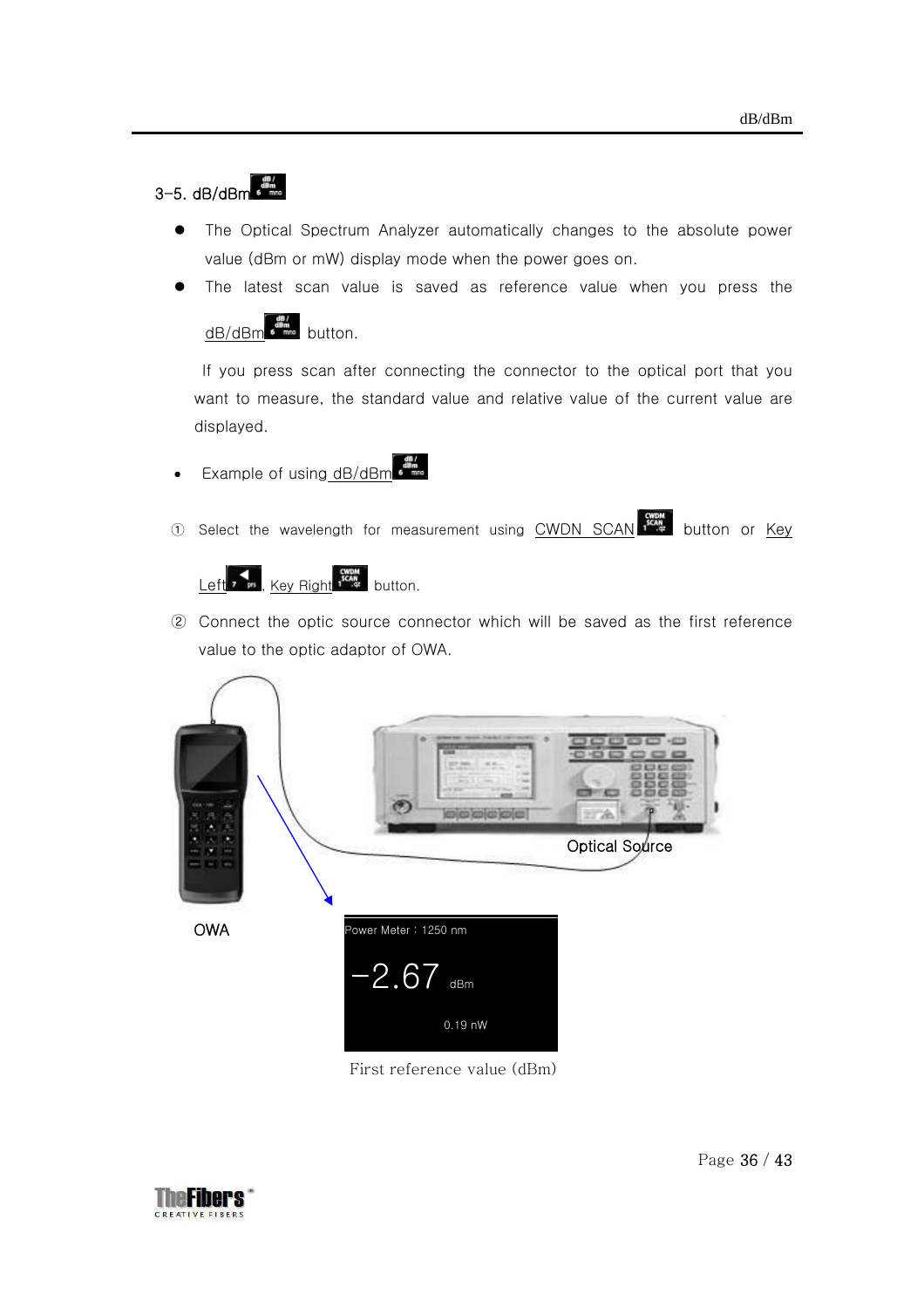② To set up the first reference value (dBm) as relative value (dB), press the  $\circled{2}$  To set up the first reference value (dBm) as relative value (dB), press the dB/dBm  $\circ$   $\bullet$   $\bullet$  button and ensure it displays 0 dB as the following.



③ After removing the optic source connector from the OWA, connect the real light source to OWA to get the loss value and check the loss value as below.



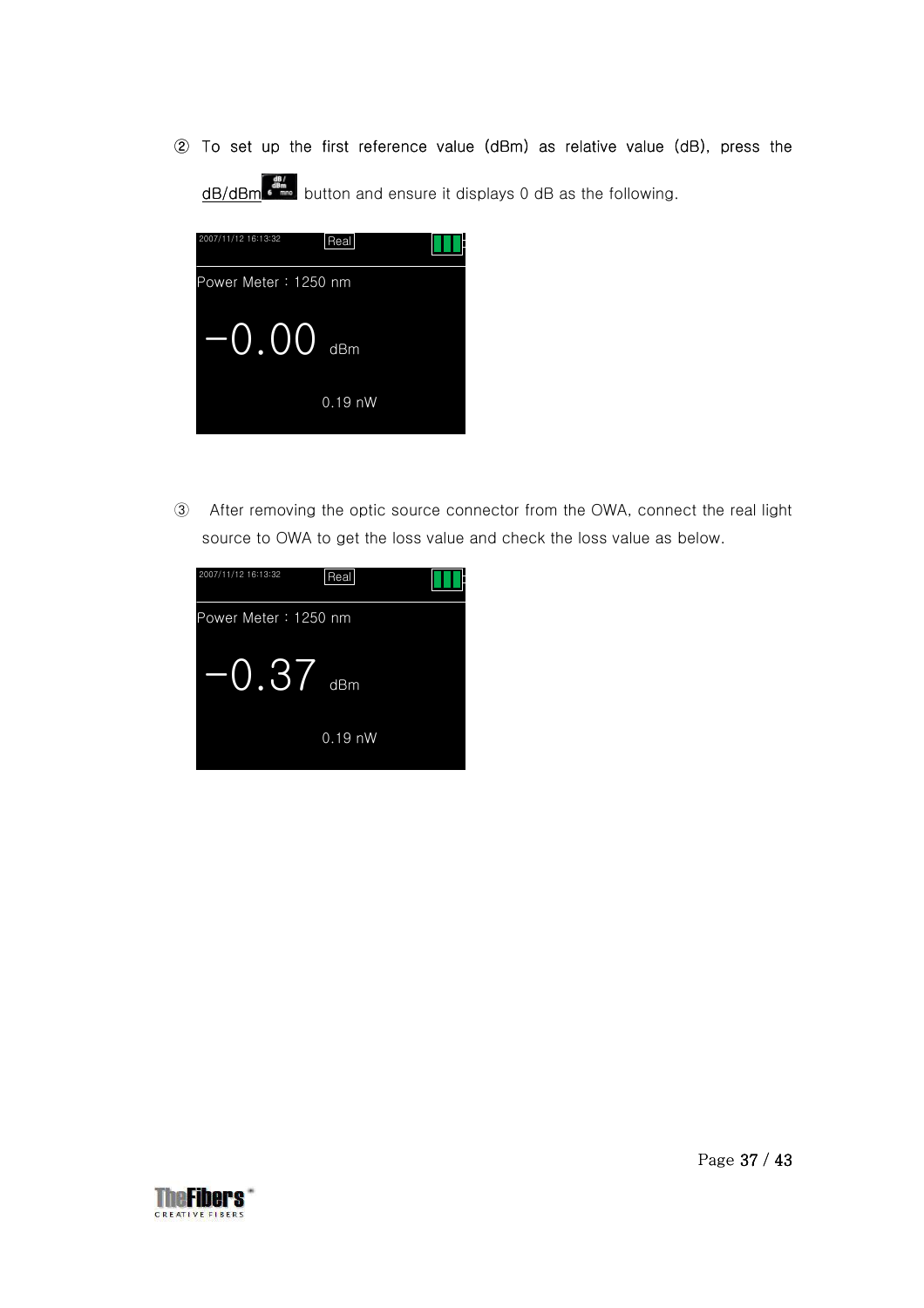## 3.6 Graph Data Display

- If you press the Graph/Text  $\frac{\frac{1}{2}$  button, a bar graph is displayed for each channel's value in an easy to read format.
- It is usable in channel 1, USER SCAN and SCAN ALL, and the following shows how it is displayed.
	- ① In the case of pressing Graph/Text in channel 1 text mode.



 $\oslash$  In the case of pressing Graph/Text  $\frac{m}{\sin m}$  in user defining channel.

|    | 2007/10/31 12:44:32 |          | 2007/10/31 12:44:32                           | Real |
|----|---------------------|----------|-----------------------------------------------|------|
| Ch | $\lambda$ (nm)      | PWR(dBm) | dBm                                           |      |
| 3  | 1310                | $-58.6$  | $+10$<br>$\sum$                               |      |
| 11 | 1510                | $-1.7$   | $\mathbf 0$                                   |      |
| 12 | 1530                | $-26.0$  | $-10$                                         |      |
| 13 | 1550                | $-33.2$  | $-20$<br>O                                    |      |
| 14 | 1570                | $-33.8$  | 26.                                           |      |
|    |                     |          | 33.8<br>$-30$<br>6<br>$\infty$<br>LO<br>$-40$ |      |
|    |                     |          | 55885                                         |      |



3 In the case of pressing  $\frac{Graph}{Text}$  in scanning all channels.

| CН | $\lambda$ (nm) | POWER(olBm) | WATT      |
|----|----------------|-------------|-----------|
|    | 1270           | $-61.30$    | $0.74$ nw |
| 2  | 1290           | $-65.25$    | $0.30$ nw |
| 3  | 1310           | $-61.70$    | $0.66$ nw |
| Δ  | 1330           | $-63.92$    | $0.41$ nw |
| 5  | 1350           | $-65.02$    | $0.31$ nw |
| 6  | 1410           | $-61.58$    | $0.70$ nw |
| 7  | 1430           | $-60.45$    | $0.32$ nw |
| 8  | 1450           | $-64.45$    | $0.37$ nw |
| 9  | 1470           | $-60.05$    | $0.33$ nw |
| 10 | 1490           | $-63.25$    | $0.43$ nw |
| 11 | 1510           | $-61.60$    | $0.77$ nw |
| 12 | 1530           | $-60.54$    | $0.66$ nw |
| 13 | 1550           | $-61.52$    | $0.56$ nw |
| 14 | 1570           | $-60.04$    | $0.67$ nw |
| 15 | 1590           | $-62.43$    | $0.76$ nw |
| 16 | 1610           | $-61.67$    | $0.56$ nw |
| 17 | <b>TOTAL</b>   | $-61.23$    | $0.76$ nw |



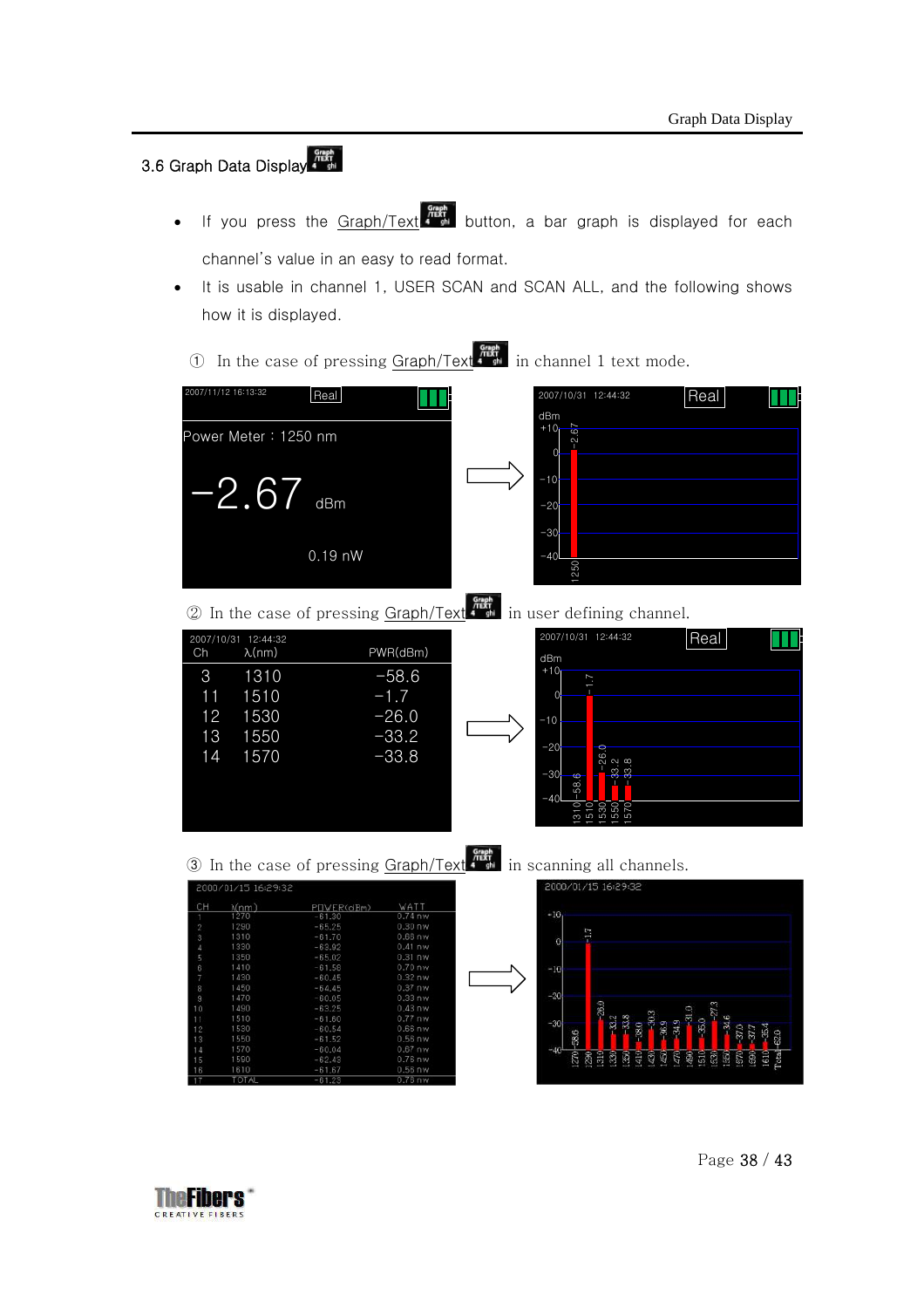### 3.7 Saving Information and Calling

3.7.1 Saving Files (Save)

This saves the currently displayed value, and all text and graph modes are savable

using the **SAVE** save button.



In the display mode the reference values and the absolute power values of the 17 scanned channels are saved as a relative value (dB) and the file extension is .OWA.

When you press the  $SAVE$  save button the following message shows and asks the name of the file to be saved, and the file based on the current date and time is saved if you press the ENT button.



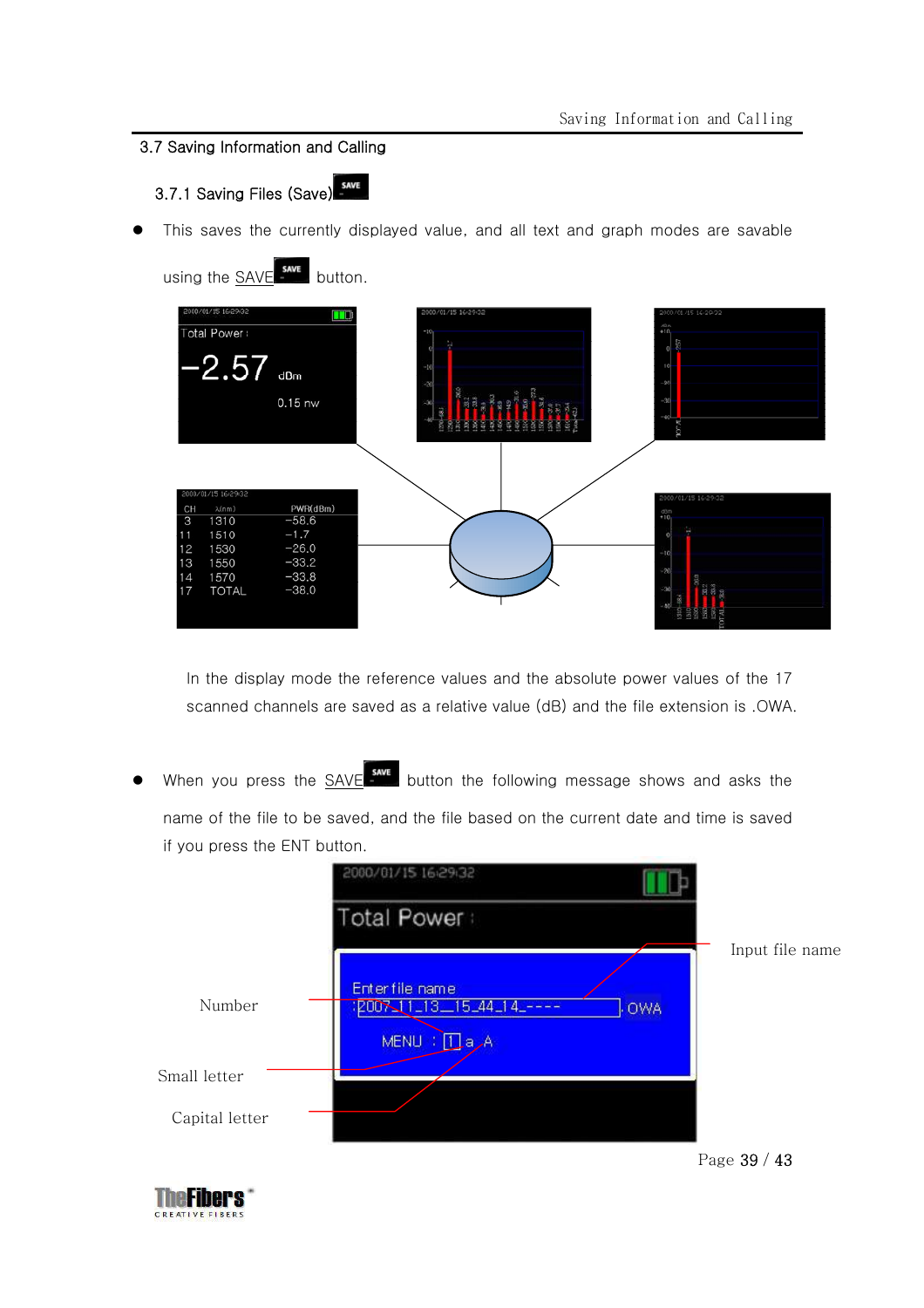You can choose the number, small letter and capital letter by moving the selecting box using the MENU **MENU** button in the above screen when the user wants to type in the file name.

Letter is erased from the back if you press the MENU **MENU** button.

Press the  $ENT$  key when finishing input.

 Caution. Note that the following message shows and the file is not saved when you enter the name of an existing file.



Caution. Be careful not to exceed saving the maximum number of 100 files.

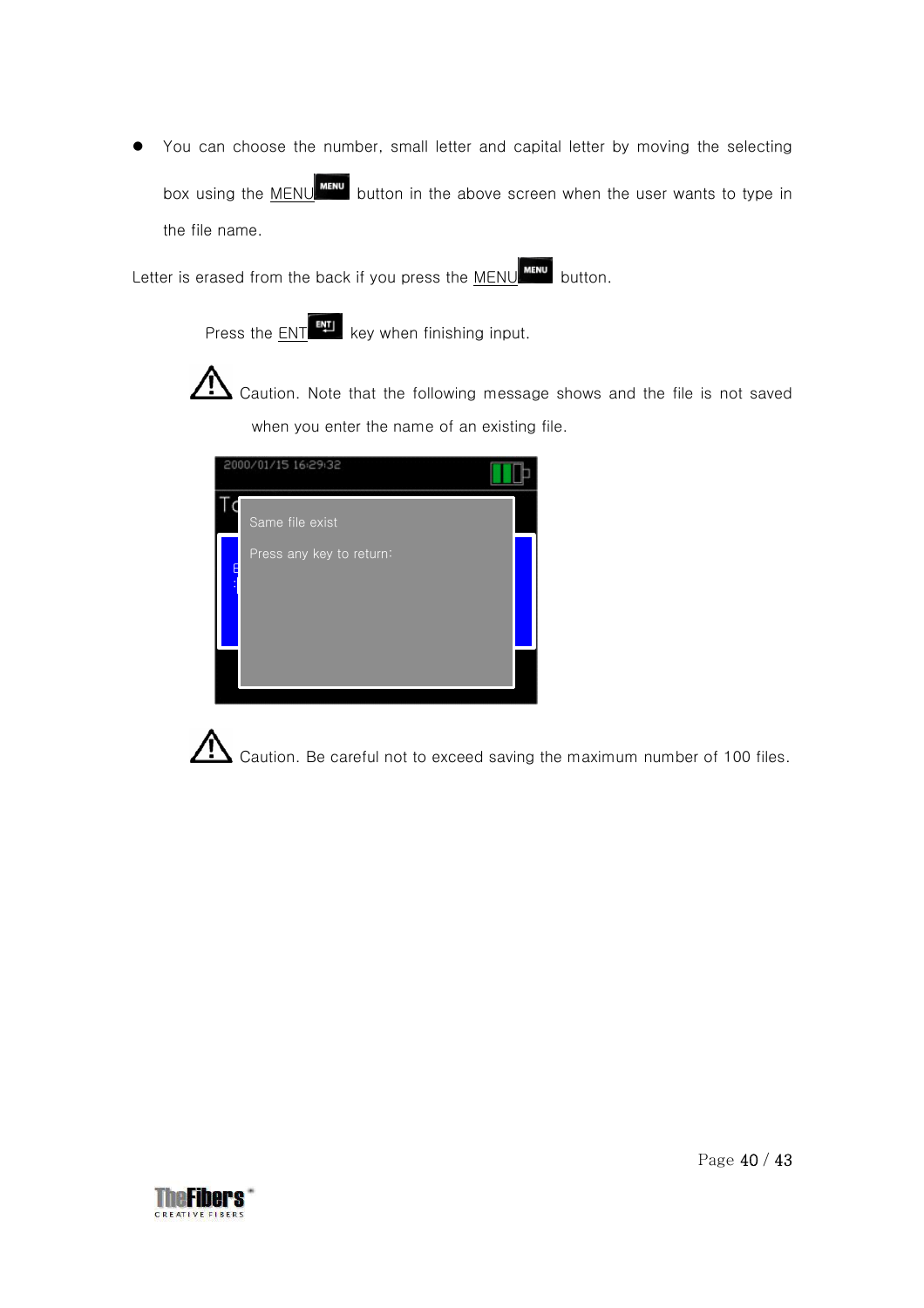### 3.7.2 Opening Files (Open)

Press the **OPEN OPEN** button to access the menu that calls the measured result of

optic power for each channel in the form of text and graphs, and press the OPEN OPEN button again to select the file you want and press the ENT button, the files saved are displayed.

|                                                                                                                                                                                                                                                                                                        | 2007/11/12 16:13:32             | Real             |  |
|--------------------------------------------------------------------------------------------------------------------------------------------------------------------------------------------------------------------------------------------------------------------------------------------------------|---------------------------------|------------------|--|
| <b>OPER FILE</b><br>1/10<br>2007_11_06_19_20_21_1c1<br>2007_11_06_12_81_86_1c1<br>8007_11_07_13_22_55_1c1<br>8007_11_08_11_88_4E_1c)<br>8007_11.00 14.85.28.1ct<br>8007_11_10_15.86_55_1c1<br>8007_11_10_17_84_8&_1c1<br>8007_11_11_18_16_41_1ci<br>8007_11_18_14.86_4&_1c1<br>2007-11-18-19-88-86-1ct | Power Meter: 1250 nm<br>$-2.67$ | dBm<br>$0.19$ nW |  |
|                                                                                                                                                                                                                                                                                                        |                                 |                  |  |

TIP: If the opened file is in graph mode you can use the  $Graph/TEXT$ 

change to text mode, which is also the same as text mode.



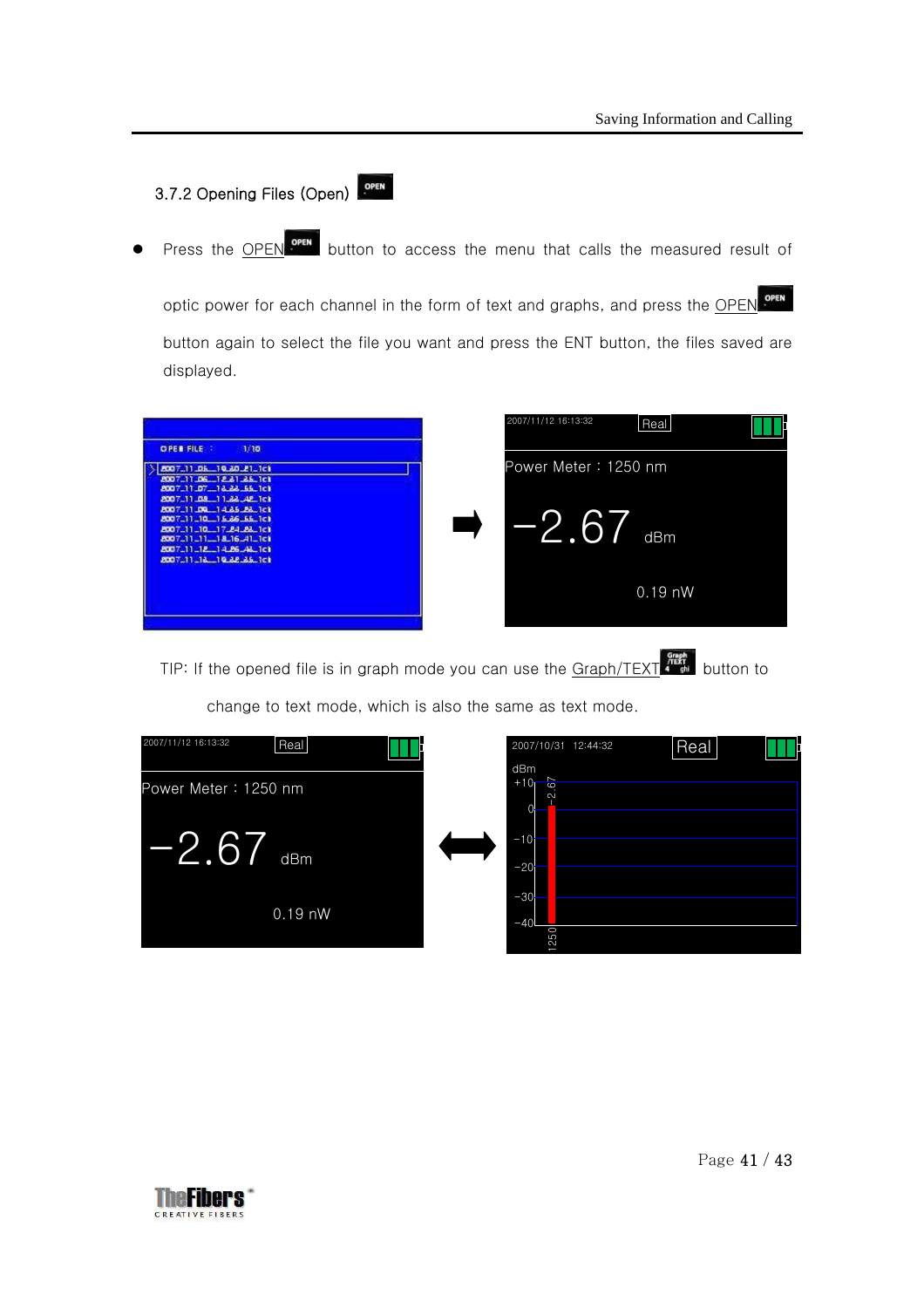## Troubleshooting

| Problem                                  | Probable Cause                          | How to solve                                      |
|------------------------------------------|-----------------------------------------|---------------------------------------------------|
| Inferior sensitivity of LCD              | Battery exhausted                       | Change and Recharge<br>battery/charge for 5 hours |
| No display when pressing power<br>button | Battery exhausted<br>/incorrect battery | Press the power button again<br>/change battery   |
| No response from LCD                     |                                         |                                                   |

**•** Product A/S and Repair

When a problem occurs in operating the equipment or the equipment itself, do not disassemble the equipment but please contact TheFibers Inc.

Caution. Please note that A/S is not provided if you disassemble the equipment.